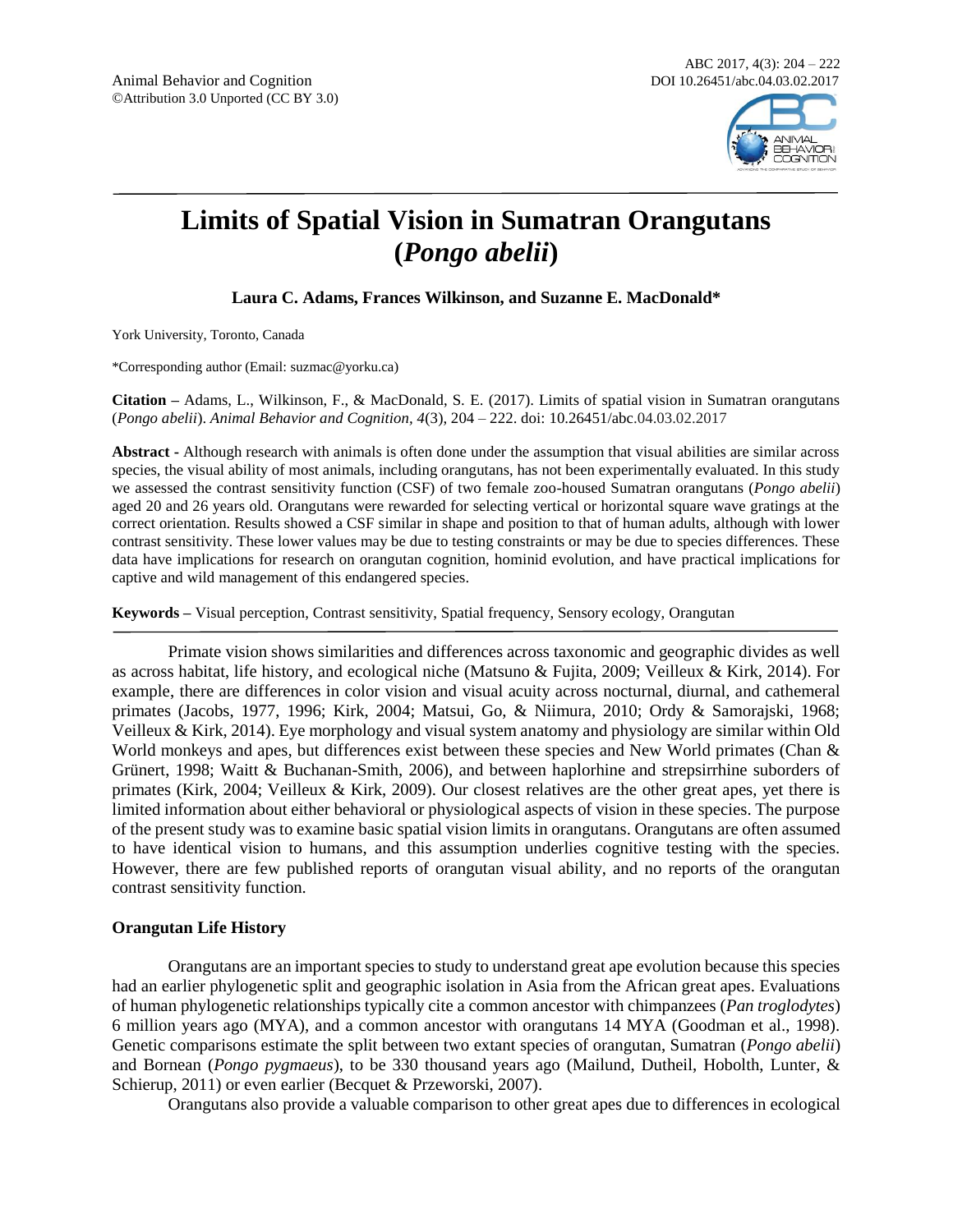niche. They spend more time in the tree canopy in comparison to other great apes and live predominantly in lowland areas, including peat swamps (Rijksen, 1978; van Schaik, 2004). This habitat is characterized by low-level light conditions, with mottled light that has been filtered through the leaves of the forest canopy. In these conditions orangutans must find food, which can be difficult to identify and requires extensive travel to locate (Rijksen, 1978). The majority of the Sumatran orangutan diet is fruit, but they also consume bark, leaves, pith, flowers, sap, roots, seeds, honey, fungi, mineral-rich soil, eggs, invertebrates, and meat, and some of these foods require precise manipulation and tool use (Hardus et al., 2012; Rijksen, 1978; van Schaik, 2004; Wich et al., 2004). Like other primates, vision is their dominant sense, and thus relied on by orangutans to locate and identify these foods (Gilad, Wiebe, Przeworski, Lancet, & Pääbo, 2004; Matsuno & Fujita, 2009; Schrauf & Call, 2009). Vision is also crucial for arboreal travel. Because orangutans are large and heavy in comparison to other arboreal animals, accurate estimation of distance and quality of branch support is essential in preventing potentially fatal falls (Schmitt, 2010; van Schaik, 2004). Orangutan vision is also necessary for other aspects of daily life that require perception of fine detail and subtle contrast differences including tool use and viewing social partners (Rijksen, 1978; van Schaik, 1999, 2004), which they often perform in low light and in the forest canopy.

# **The Orangutan Eye and Brain**

There are no reported empirical tests of orangutan vision other than a study showing that a Bornean orangutan could discriminate grey paper in comparison to red, blue, green, and yellow (Tigges, 1963). However, there have been some preliminary anatomical measurements of orangutan eyes and visual cortex. Hotta (1905) reported detailed measurements of the globe and retina of orangutans, along with chimpanzees, gorillas (*Gorilla* sp.) and gibbons (*Hylobates* sp.), and confirmed the presence of a fovea in all these species. In more recent studies, Kirk (2004, 2006) reported comparable measurements in one Bornean orangutan: mean transverse eye diameter of 22.8 mm, axial eye diameter of 22.6 mm, transverse corneal diameter of 11.6 mm, and an orbital aperture diameter of 36.1 mm, values similar to those of a chimpanzee (23.0, 21.8, 10.2, and 30.8 mm respectively). Montiani-Ferreira et al. (2010) noted that, while current knowledge about orangutan ocular anatomy and physiology is limited, orangutan eye physiology is similar enough to human eye physiology that human doctors were able to perform successful cataract surgery on a captive Bornean orangutan. Post mortem anatomical examination of the connections of short wavelength-sensitive (SWS) cones and horizontal cells in the retinas of a Bornean orangutan and a chimpanzee revealed similarity to humans in terms of the pattern of H1 versus H2 connections (Chan & Grünert, 1998). However, no other information about orangutan retinal organization is available.

An excellent general description of the orangutan brain compared to those of other great apes and humans is provided by Zilles and Rehkämper (1988). They concluded that, in terms of gross features and a scale of encephalization, the orangutan is most similar to the gorilla with both these species showing lower indices of telencephalic and cortical development than gibbon, chimpanzee or human. In the only recent studies we are aware of in which orangutan visual cortex was investigated (Preuss, Qi, & Kaas 1999), the dense band of cytochrome oxidase staining seen in layer 4A of Old and New World Monkeys was absent in human, chimpanzee and orangutan. On the other hand, a clear difference was seen between human V1 tissue and that of both the other great apes and the monkeys in terms of the pattern of presumed M-pathway targets in Layer 4A as revealed by immunological staining (Preuss et al., 1999, Preuss & Coleman, 2002). Finally, a recent study using post-mortem MRI measurements reported LGN and V1 volumes for three orangutans along with other great apes (De Sousa et al., 2010), and a second study of sectioned material from the same animals made cytoarchitectural comparisons of several cortical areas, including V1 across all the great apes (Semendeferi et al., 2011). Beyond these studies nothing is known of orangutan central visual pathways.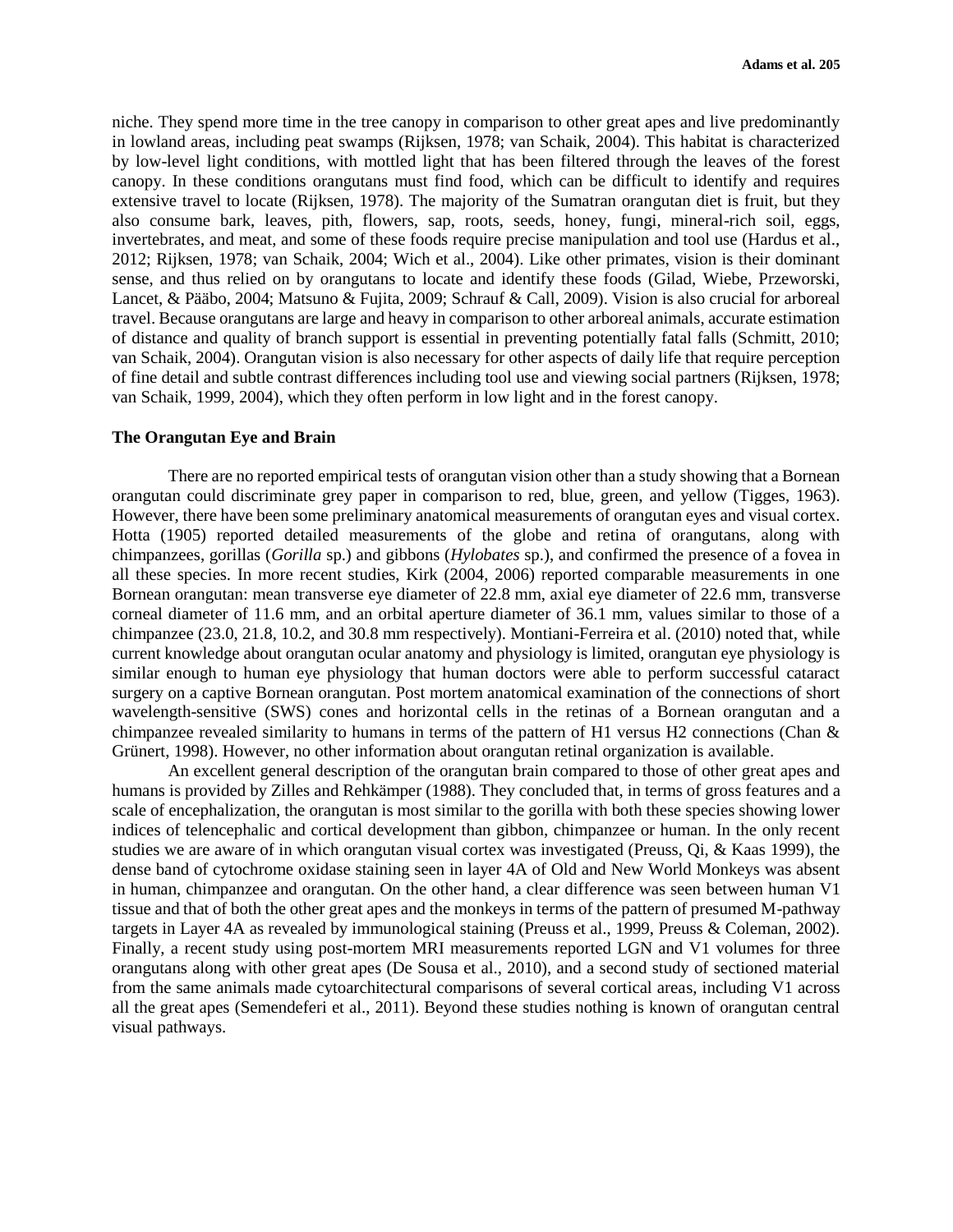## **Limits of Primate Visual Ability**

Visual systems can be characterized in terms of the limits of their ability to encode spatial, temporal, and wavelength information about the changing visual environment. Extensive laboratory-based behavioral and physiological studies exist that compare human visual systems to the most frequently studied nonhuman primate species, macaques, looking at all three of these properties but information is much more limited for the full range of primates, and particularly for nonhuman great apes. Spatial vision has been most widely investigated, followed by color vision (for a review see Matsuno & Fujita, 2009). Data on temporal processing (motion and flicker sensitivity) is largely lacking in nonhuman primate species outside macaques (*Macacca fascicularis*) (O'Keefe & Movshon, 1998) and chimpanzees (Matsuno & Tomonaga, 2006b, 2008), yet is likely to be a critical sensitivity for skills such as arboreal travel.

Spatial vision refers to the ability to distinguish changes based on luminance variation across the visual field and to use these changes as a basis for constructing a representation of the layout and identity of objects in the visual scene. The contrast threshold refers to the minimum detectable difference in luminance between adjacent spatial regions. It is typically measured in the laboratory using a periodic pattern of parallel lines (a square or sine wave grating) and systematically reducing the luminance difference between the lighter (initially white) and darker (initially black) bars until they are an indistinguishable middle grey. Contrast sensitivity (CS) is the reciprocal of contrast threshold. However, CS varies as a function of the width of the bars and the viewing distance, which together determine the angle subtended at the eye by the stimulus (visual angle) and the size of the resulting retinal image. For periodic stimuli such as gratings, this measure is expressed as spatial frequency (SF) or the number of cycles of grating making up one degree of visual angle (c/deg). The contrast sensitivity function (CSF) comprises the CS limit across the range of visible spatial frequencies. Under high luminance and optimal conditions, human and macaque CSFs show peak sensitivity between 2 and 5 c/deg with CS decreasing at lower and higher SF (Arundale, 1978; Boothe, Kiorpes, Williams, & Teller, 1988; Campbell & Robson, 1968; De Valois, Morgan, & Snodderly, 1974; Ross, Clarke, & Bron, 1985; Williams, Boothe, Kiorpes, & Teller, 1981; see Table 1 for a summary of CSF findings in primates). Sensitivity values at the peak range from 150 – 300 (contrasts of  $0.3 - 0.6\%$ ) under optimal test conditions in these studies. The only study of CS in a non-human great ape (Matsuno & Tomonaga, 2006a) reported CSFs similar in shape although slightly lower in absolute sensitivity in four chimpanzees compared to the one human observer tested in the same apparatus. However, the location of the peak and the value of peak CS in this study were considerably lower than most values reported in the literature for human subjects (Arundale, 1978; Ross et al., 1985).

The highest frequency (finest lines) at which a grating can be detected at maximum (100%) contrast is the spatial resolution or visual acuity limit. This limit, when extrapolated from a measured CSF, corresponds quite closely to acuity measures obtained by more traditional means, namely reducing the SF/size of high contrast grating or other pattern until the stripes or gap cease to be detectable (Jacobs, 1977; Langston, Casagrande, & Fox, 1986). When contrast is maximized, humans, pigtailed macaques (*Macaque nemestrina*), and long-tailed macaques (*Macaca fascicularis*) can distinguish over 30 c/deg, with acuity estimates averaging 35 – 50 c/deg (Arundale, 1978; Boothe et al., 1988; De Valois et al., 1974; Ross et al., 1985; Williams et al., 1981).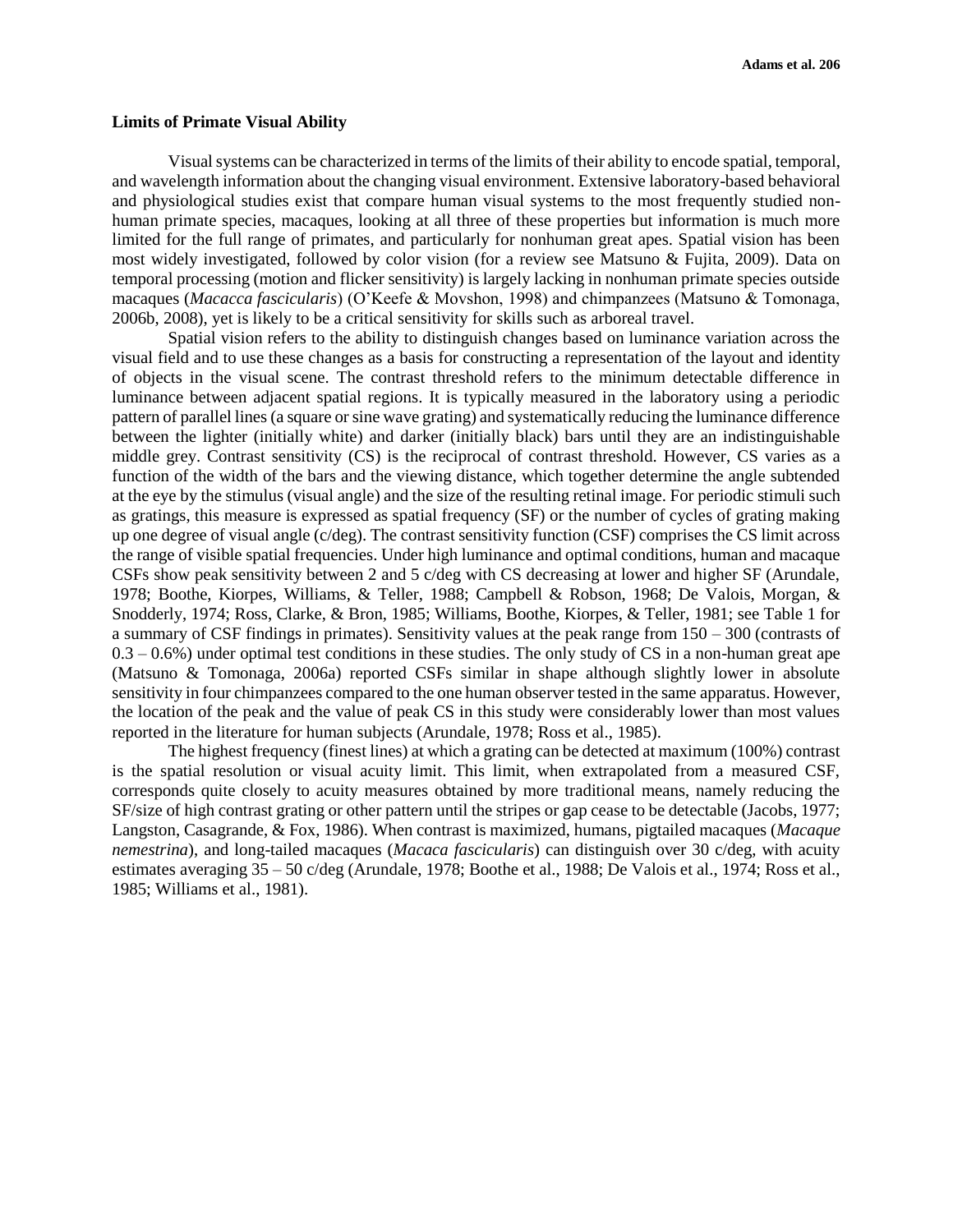# Table 1

#### *The Contrast Sensitivity Function in Primates*

| Authors                   | Species (N, age);<br>[Human comparison]                                                                 | Activity  | Method                        | Luminance                                              | Peak SF; CS<br>[Human]                    | <b>Extrapolated SF cutoff</b><br>$(CS = 1)$ |
|---------------------------|---------------------------------------------------------------------------------------------------------|-----------|-------------------------------|--------------------------------------------------------|-------------------------------------------|---------------------------------------------|
| Langston et al., 1986     | Galago Otolemur crassicaudatus<br>$(N=2, \text{ adult})$                                                | Nocturnal | <b>MOCS</b>                   | $22 \text{ cd/m}^2$                                    | $1c/deg$ ; 100                            | $2.6 \& 4.4 \text{ c/deg}$                  |
| Jacobs, 1977              | Owl monkey Aotus trivirgatus<br>$(N=2, \text{ adult})$ :<br>$[H(N=1, adult)]$                           | Nocturnal | <b>MOCS</b>                   | $11.4 \text{ cd/m}^2$                                  | $1.5 - 2$ c/deg; $\leq 100$               | $\leq 10$ c/deg                             |
| Merigan, 1976             | Squirrel monkey Saimiri sciureus<br>$(N = 3$ , adult);<br>$[H (N = 2, adult)]$                          | Diurnal   | <b>MOCS</b>                   | $3 \text{ cd/m}^2$                                     | $2 - 5$ c/deg; 95 -<br>120; [H: 200]      | $17 - 35$ c/deg<br>[H: 35 c/deg]            |
| De Valois et al., 1974    | Macaque nemestrina; fasciculari<br>$(N = 2, 1, \text{adolescent});$<br>$[H (N=5, 15-25 \text{ years})]$ | Diurnal   | <b>MOCS</b>                   | $17 \text{ cd/m}^2$                                    | $3 - 5$ c/deg; 100;<br>[H: 200]           | $40 - 50$ c/deg                             |
| Williams et al., 1981     | Macaque nemestrina<br>$(N = 4, 5 - 18 \text{ months});$<br>$[H (N = 2, adult)]$                         | Diurnal   | <b>MOCS</b>                   | $27 \text{ cd/m}^2$                                    | $3 - 6$ c/deg; 150;<br>[H: 300]           | $40 - 50$ c/deg                             |
| Boothe et al., 1988       | Macaque <i>nemestrina</i><br>$(N = 7, 1 - 12 \text{ months})$                                           | Diurnal   | <b>MOCS</b>                   | $27 \text{ cd/m}^2$                                    | $3 - 6$ c/deg; 100 (1)<br>year) *variable | $30 - 50$ c/deg (1 year)                    |
| Campbell & Robson, 1968   | Human study $(N = 2)$ [adult]                                                                           | Diurnal   | Method of<br>adjustment       | 500 cd/m <sup>2</sup> , $&$<br>$0.5$ cd/m <sup>2</sup> | 4 $c/deg$ ; 300+                          | $\sim$ 45 c/deg                             |
| Matsuno & Tomonaga, 2006a | Chimpanzee Pan troglodytes<br>$(N = 4, 21 - 28 \text{ years});$<br>$[H (N = 1, adult?)]$                | Diurnal   | $PEST(1-up-1-$<br>down)       | $30 \text{ cd/m}^2$                                    | $1 - 2$ c/deg; $\leq 100$                 | not specified                               |
| Current article           | Orangutan Pongo abelii<br>$(N = 2, 20, 26$ yr);<br>$[H (N=3, adult)]$                                   | Diurnal   | Staircase (2-<br>$down-l-up)$ | $19 - 22$ cd/m <sup>2</sup>                            | $2 - 3$ c/deg;                            | $13 - 20$ c/deg;<br>$[H: 30 - 45 + c/deg]$  |

 *Note*. Abbreviations: Human – H, Method of Constant Stimuli – MOCS. Human and macaque citations are representative of the studies focused on normal human and macaque CSF; normal control CSFs are also reported in numerous clinical studies.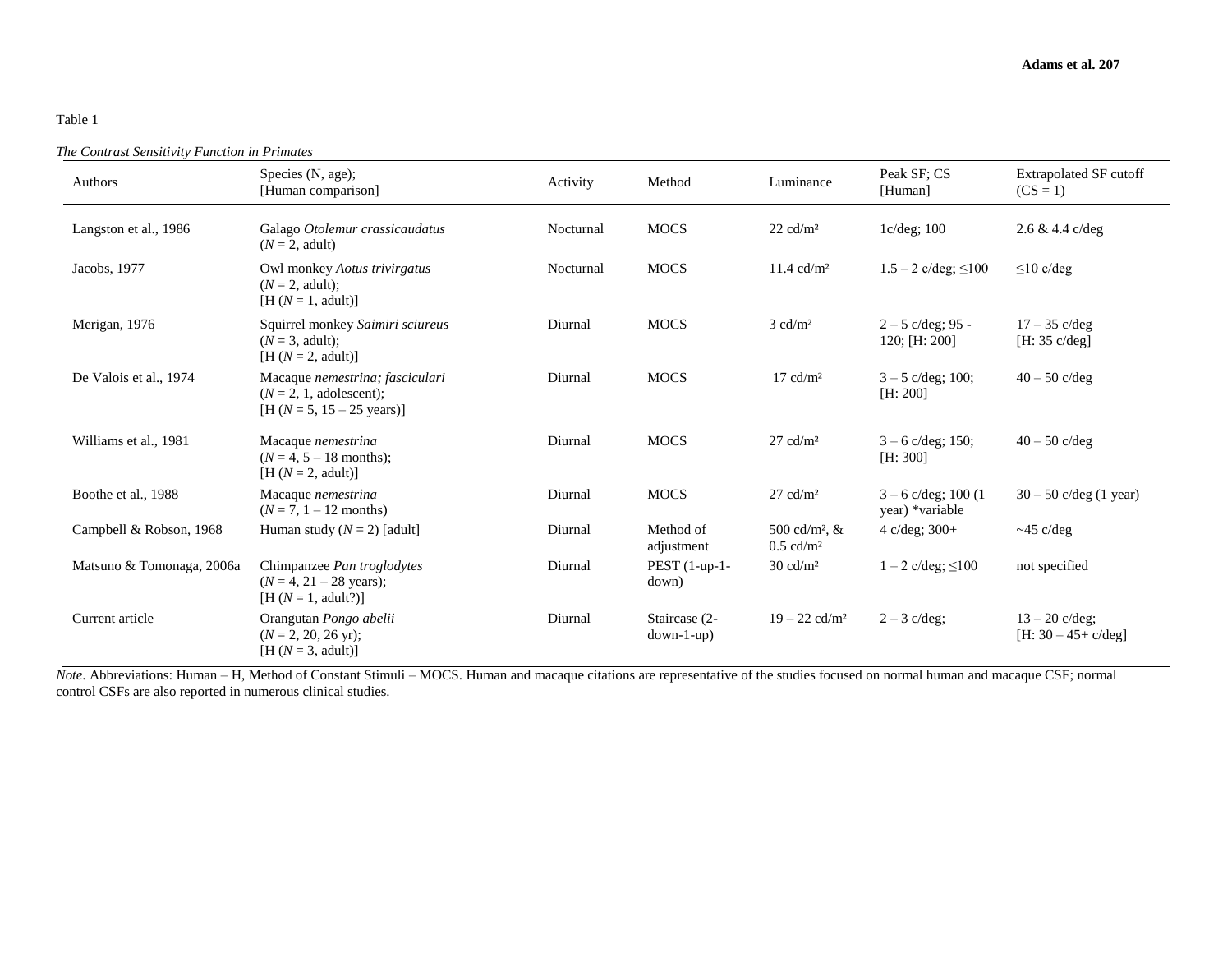Visual acuity rather than contrast sensitivity has frequently been used as a basis for describing the visual ability of a species and for cross-species comparisons. For example, Veilleux and Kirk (2014) have described the relationship between acuity and eye size and shape, and related this to habitat considerations. However, practical as well as theoretical considerations led us to choose CS as our measure. Practically, in order to measure acuity it is necessary to have available a range of stimuli that tightly bracket the SF range in which the threshold is likely to fall. Based on overall anatomical, ecological, and behavioral similarities to the other great apes, we expected that the visual acuity of the orangutan might be very high  $(35 - 50)$ c/deg) because values in this range have been reported in chimpanzees (Bard, Street, McCrary, & Boothe, 1995; Spence, 1934; Weinstein & Grether, 1940), as well as in humans, as discussed above. Producing adequate acuity stimuli for human subjects is not difficult because very long viewing distances can be used; clinical eye charts, for example, are typically used at a viewing distance of 20 ft. However, it is difficult to train non-human species on tasks without close spatial contiguity between stimulus, response, and reward (see Cowey & Ellis, 1967, for discussion of this issue). For animals with much lower visual acuity  $\langle \times 8 \rangle$ c/deg), this can be successfully achieved using the Lashley jumping stand, in which the animal jumps toward a visual pattern (lemur *Eulemur macaco flavifrons*: Veilleux & Kirk, 2009; gerbil *Meriones unguiculatus*: Wilkinson, 1984), or as in the Mitchell adaptation for cats (*Felis catus*), jumping down onto a patterned surface (Mitchell, Giffin, Wilkinson, Anderson, & Smith, 1976). However, it is extremely difficult to produce, either by digital printing or electronically, a grating pattern as fine as 50 c/deg when within reach of the subject. In a highly constrained laboratory situation, it is possible to create the impression of such contiguity by having the animal look through a mask or through push-panel windows toward stimuli placed at some distance at the end of tunnels, which mask out all other visual stimulation. However, this was not feasible in a zoo setting. To give the reader an understanding of the fine scale of patterns needed to reach human or macaque acuity limits at close range, imagine painting a set of 50 pairs of precisely equally wide black and white lines across the width of your fingernail, and then hold the finger at arm's length from your eye. Such a pattern is exceptionally difficult to produce and impossible to calibrate. So practically, it was more feasible to measure contrast thresholds using lower frequency  $(2 - 15)$ c/deg) printed patterns that the animals could physically contact.

There are also theoretical reasons to measure CS rather than acuity. The CSF is now understood to reflect the envelope of sensitivities of multiple spatial channels within the visual pathway, carrying information at several different spatial scales (Campbell & Robson, 1968; Lesmes, Lu, Baek, & Albright, 2010; Wilson & Giese, 1977) and thus, gives a more complete picture of spatial sensitivity. CSFs have been measured in a wide range of species including cats, pigeons, several rodents and several primates (see Uhlrich, Essock, & Lehmkuhle, 1981, for review, and Table 1 for primates), and the general form of the CSF is similar across species, if normalized for maximum sensitivity and scaled in terms of distance from the peak frequency in octaves (factors of 2) (Uhlrich et al., 1981). Because acuity is simply the limit of the CSF – the SF beyond which even 100% contrast patterns cannot be resolved, it can be extrapolated from the CSF provided enough values are tested to adequately determine the shape of the function. Finally, it has been argued that the CSF has more relevance to daily life than acuity (Owsley & Sloane, 1987), and this is likely also true for orangutans. Very few meaningful stimuli in the animal's natural world occur at extremely high SF and 100% contrast. Most stimuli of importance in daily life, for example, the facial expression of a conspecific or a branch while brachiating, entail lower contrast and spatial frequencies well below the acuity limit.

## **Purpose and Approach of the Present Study**

When the possibility of evaluating spatial vision in Sumatran orangutans at the Toronto zoo emerged, there were both theoretical and practical reasons to do so. Visual stimuli have been used in cognitive experiments with orangutans to assess abilities such as memory (Swartz, Himmanen, & Shumaker, 2007), numerosity (Vonk, 2014), categorization (Marsh & MacDonald, 2008; Vonk & MacDonald, 2004), spatial cognition (Marsh, Spetch, & MacDonald, 2011), and language and symbol use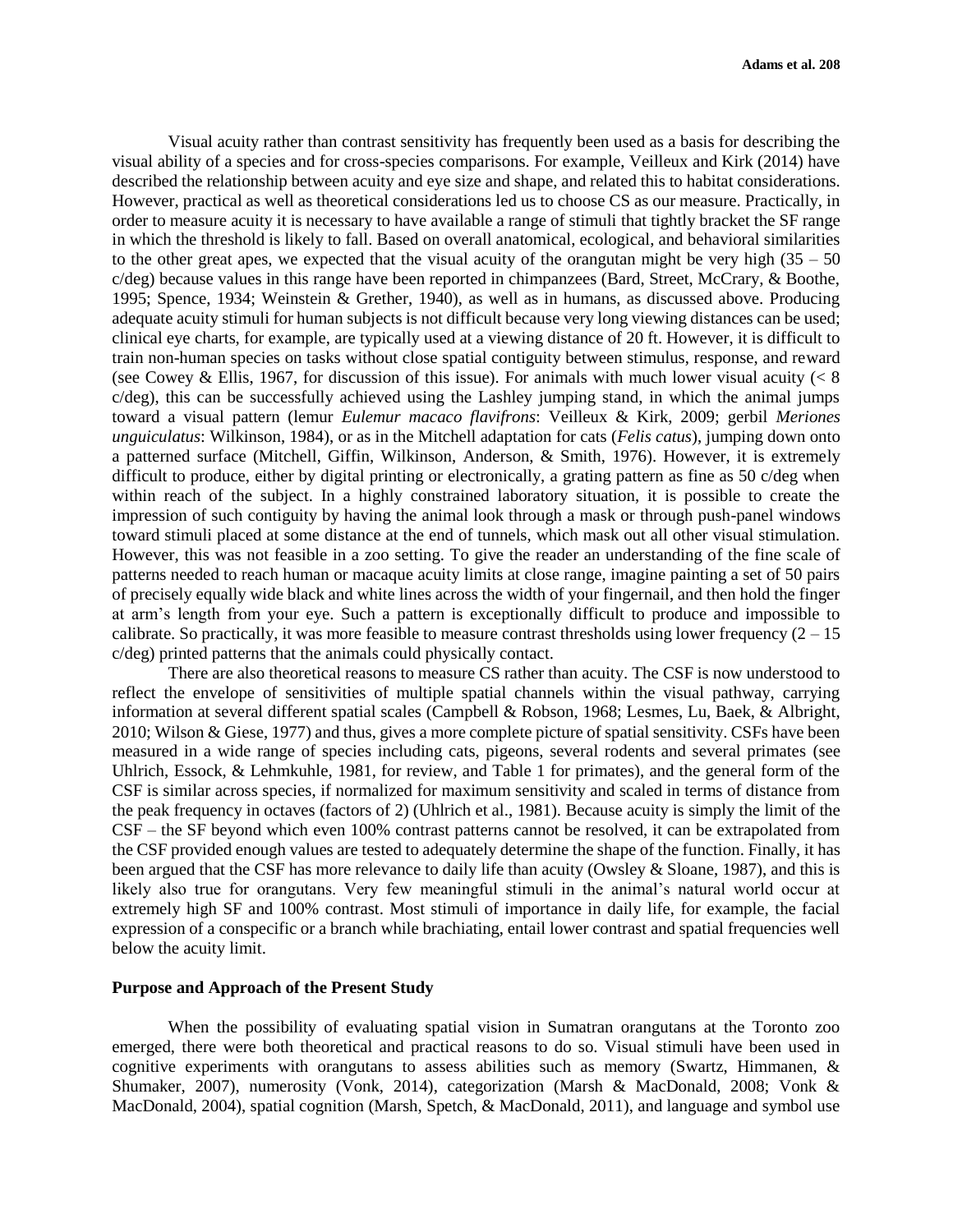(Miles, 1990), yet there was no basis other than assumed similarity to human visual ability to guide stimulus design. Secondly, assessment of orangutan vision has practical application in regards to zoo management and veterinary baselines, especially important for maintaining this Critically Endangered species (Singleton, Wich, Nowak, & Usher, 2016). And more theoretically, evaluating continuity and discontinuity in abilities across great apes, other primates, and other animals, can inform our evolutionary understanding of ancestral Hominoidea and primates in general.

The limitations of the zoo environment precluded the use of the highly controlled stimulus presentation sources used in earlier CSF and acuity studies of humans and other diurnal primates. In any case, the technologies generally used in the past (analogue oscilloscope displays, Ives visual acuity tester) are now obsolete and hard to obtain, and modern digital displays present other challenges in terms of luminance calibration. Instead, we turned to methods developed in laboratory studies of preverbal children and animals using hard-copy stimuli. Whereas many CS studies have been based on the discrimination of grating patterns from a matched homogeneous grey, it is difficult to obtain perfect luminance matches with printed stimuli. Instead, we chose to use the more difficult discrimination between vertical and horizontal grating patterns, which allowed us to use the same physical stimuli as either vertical or horizontal simply by rotating them. Because of the need for stimulus-response spatial contiguity, we used a set-up in which the orangutans could physically touch the stimulus. Our goal was a modest one – to measure contrast thresholds at several spatial frequencies that would include values close to the peak of sensitivity, and values at frequencies that we anticipated might fall on the declining portion of the CSF, thus allowing us to plot the shape of the function. This, we hoped, would allow us to extrapolate an acuity estimate even though it was beyond our capabilities to create sufficiently fine grating patterns to capture the resolution limit of the system. Despite limitations encountered in producing extremely low contrast gratings, we were successful in achieving contrast threshold measures in two orangutans, which we compare to human participants, and to existing chimpanzee data (Matsuno & Tomonaga, 2006a).

#### **Method**

#### **Subjects**

Two of six Sumatran orangutans (*Pongo abelii*) residing at the Toronto Zoo participated in the study. All six orangutans were screened; however only two reached the initial training criterion within three months of training. The two subjects were both captive-born adult female orangutans. Sekali was 20 years old and Ramai was 26 years old. The study was conducted in the context of the orangutans' regular schedule and environment, and participation was completely voluntary. Orangutans had *ad libitum* access to water and their diet was not altered. Data were collected in the off-exhibit holding enclosures where there were climbing structures, bedding materials, and items for behavioral enrichment such as buckets and toys. The orangutans could also see and hear their conspecifics, so motivation and participation fluctuated due to these distractions. This study complied with the ethics and research protocols of York University and Toronto Zoo, and the laws of Canada.

#### **Apparatus and Stimuli**

Stimuli were presented to the orangutans on a wooden display unit measuring 57 x 45 x 42 cm. The display unit had two podiums (left and right), which held the stimuli 17 cm apart (Figure 1). The unit also had a movable panel to obscure the orangutan's view of the stimuli in between trials. Once the orangutan was sitting, the unit was placed so that the stimuli were at a distance of 57 cm from the eyes of the orangutan. This distance was verified frequently, and remained constant because the orangutans held their faces against the mesh of the enclosure. If the orangutan moved or changed position, the location of the apparatus and distance were readjusted and confirmed. The orangutans used a wooden dowel to select the stimulus.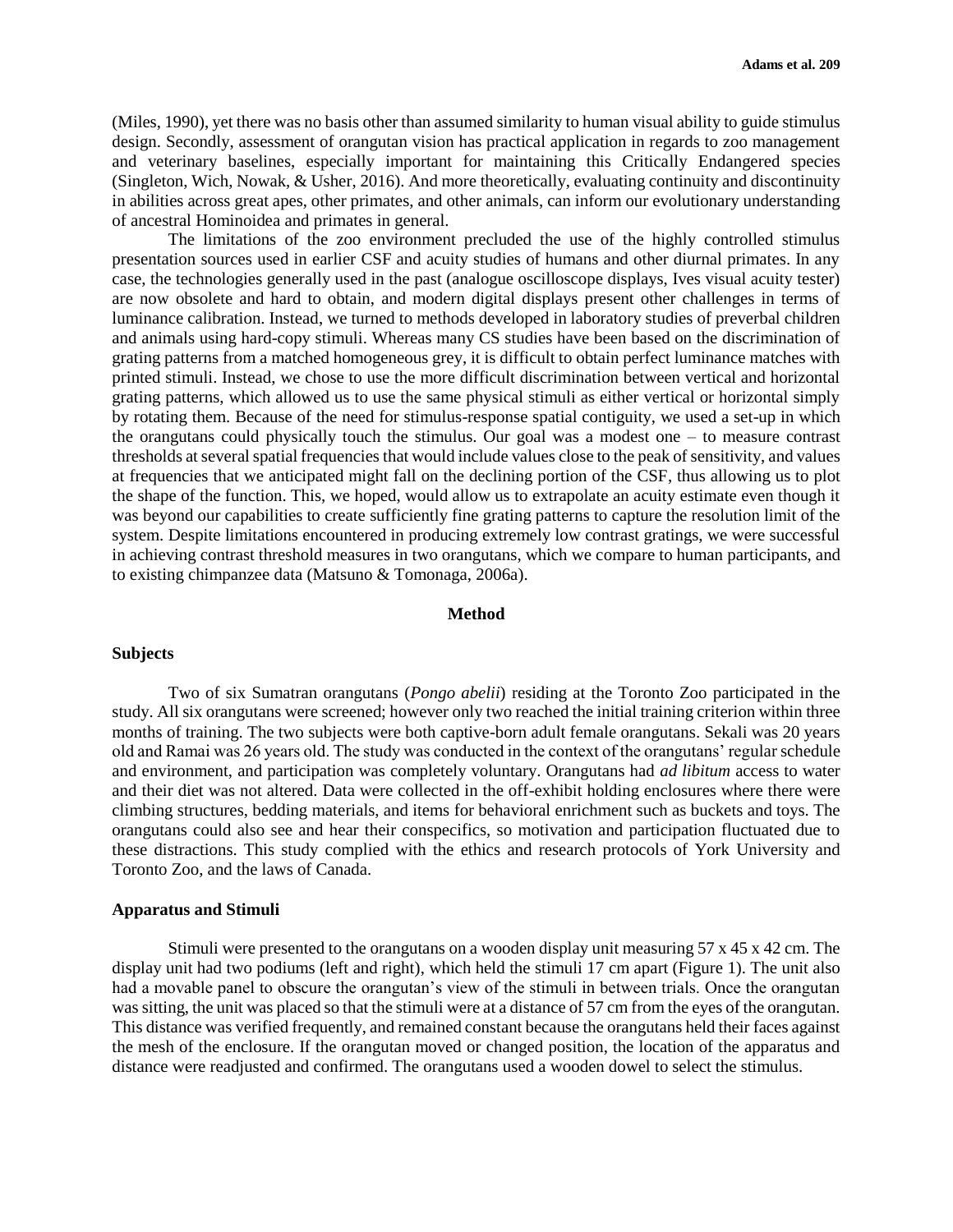

*Figure 1*. Stimulus display unit. During testing the stimuli were centered on the podiums with one oriented horizontally and one oriented vertically.

We created square wave grating stimuli using Adobe Photoshop CS5 computer software, printed them on non-glossy photo paper using a Canon Pixma MG6220 ink jet printer, and cut them into 12 x 12 cm squares. At a distance of 57 cm from the orangutan's eyes, one centimeter is equivalent to one degree of visual angle, so each stimulus subtended 12 x 12 degrees of visual angle. The target and comparison stimuli did not differ; they were taken from the same set of printed gratings. On each trial, two stimuli were selected from the set and placed on the display unit with one oriented vertically and the other horizontally. We printed a new set of stimuli for each testing day to ensure that there were no identifying marks on the stimuli. The orientation and/or the position of the stimulus cards was shuffled between trials so that across trials individual cards appeared as both target and comparison, and on both left and right podiums. Stimuli were replaced immediately if any identifying marks occurred.

The stimuli were printed for 2, 4, 10, and 15 c/deg when viewed at a distance of 57 cm. A set of lower frequency stimuli (0.5 c/deg) was produced for training purposes. We printed each of the four spatial frequencies at seven levels of contrast. Contrast values ranged from the highest to the lowest contrast that could be produced by the printer and computer software. The actual contrast values of the stimuli were obtained from luminance measurements made with a Minolta LS-100 photometer (Table 2). Maximum and minimum luminance values were used to calculate the Michelson contrast as follows:

$$
L_{\text{ max}}-L_{\text{ min}}
$$

$$
L_{\text{ max}+} L_{\text{ min}}
$$

The photometer was used to measure the Michelson contrast in multiple locations within the testing area over two days and found reliability in the values across locations and days. Contrast sensitivity (CS) was calculated as the reciprocal of the threshold (*CS* = 1 / *Contrast Threshold)*. The overall average luminance of all stimuli was similar, ranging between  $19 - 22$  cd/m<sup>2</sup> across stimuli.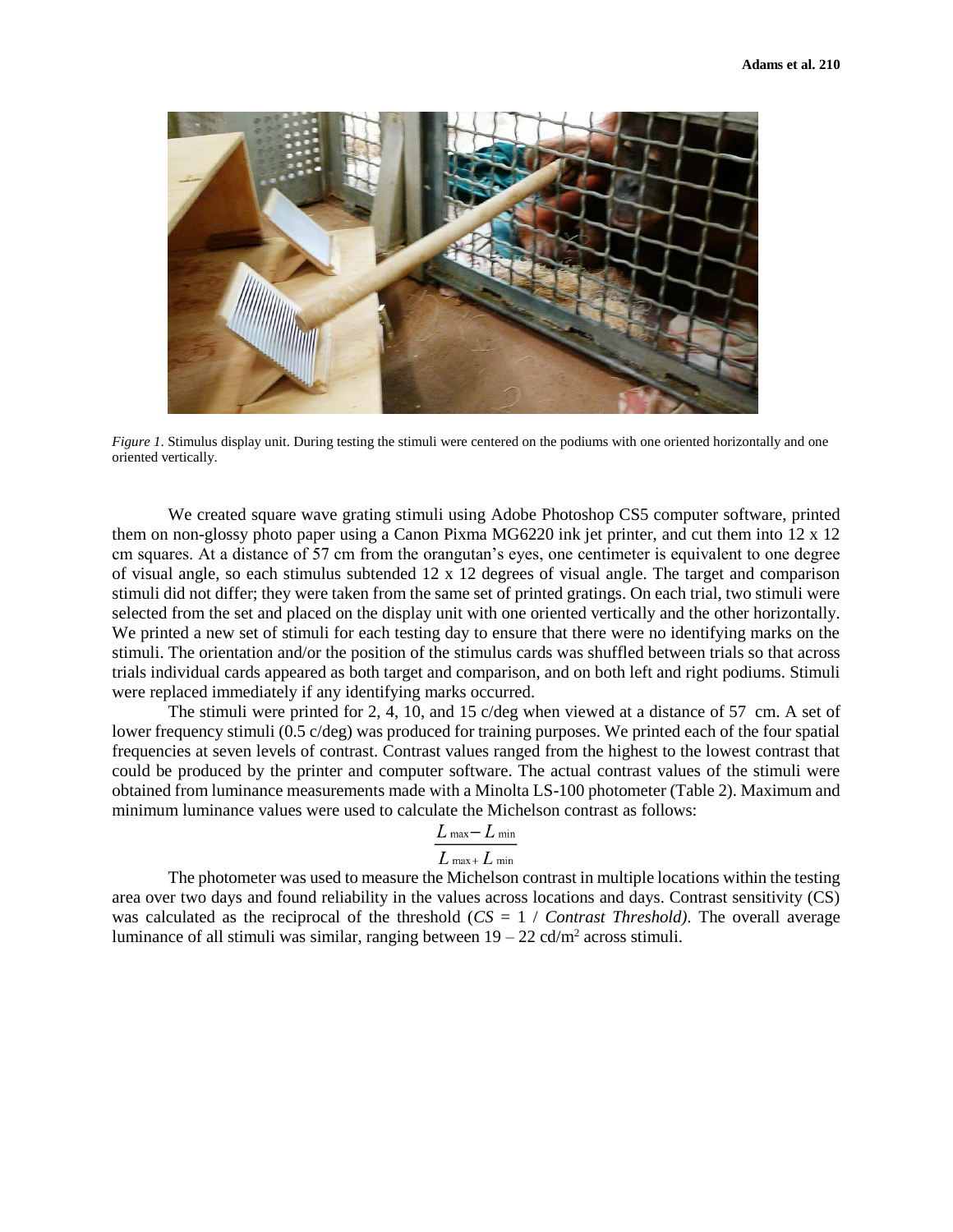| Staircase<br>Step | <b>Michelson Contrast</b> | <b>SD</b> | <b>Percent Contrast</b> | <b>Contrast Sensitivity</b> |
|-------------------|---------------------------|-----------|-------------------------|-----------------------------|
|                   | 0.93                      | .00       | 93                      | 1.08                        |
|                   | 0.56                      | .02       | 56                      | 1.79                        |
|                   | 0.44                      | .02       | 44                      | 2.27                        |
|                   | 0.31                      | .02       | 31                      | 3.23                        |
|                   | 0.15                      | .03       |                         | 6.67                        |
|                   | 0.09                      | .01       |                         | 11.11                       |
|                   | 0.03                      | .03       |                         | 33.33                       |

## Table 2

| Average Michelson Contrast Values for Stimuli |  |  |
|-----------------------------------------------|--|--|
|                                               |  |  |

# **Procedure**

The orangutans were randomly assigned to select a target, with Sekali trained to select vertical and Ramai trained to select horizontal lines. On each testing trial two gratings were displayed, one oriented vertically and one oriented horizontally, matched in SF and contrast. Left and right locations of the target stimulus were in a predetermined order that was randomized and limited to three successive trials at a location. A research assistant loaded the two stimuli onto the two podiums of the display unit so that the experimenter was blind to the location of the target stimulus. On each trial the experimenter removed a panel to reveal the stimuli to the orangutan, but the stimuli were out of view of the experimenter. Once the orangutan had made a selection by touching a podium with the dowel, the experimenter verified whether the orangutan had selected the target by leaning forward and peeking over the display unit to see the stimuli. If the target was correctly selected, the orangutan was reinforced immediately with either verbal praise: "Good job." for Sekali or a whistle for Ramai. The orangutans also received a food reward: small pieces of fresh or dried fruit, nut, or candy. If the orangutan selected the comparison stimulus instead of the target, the experimenter tapped on the correct stimulus with a finger and said: "This one." for Sekali or remained silent for Ramai. The experimenter then closed the display unit and did not offer a food reward. Selection was defined as the first stimulus that the orangutan touched with the dowel. Any unclear selections, such as touching the space between the podiums, were recorded as incorrect trials.

The initial training stimulus was a highly visible grating (0.5 c/deg and Michelson contrast of 0.93). Early training consisted of up to 60 trials per day to maximize learning given the constraints of the zoo schedule. Discrimination testing began on the first day that the orangutan selected the target stimulus on 17 out of the first 20 trials. Discrimination testing consisted of 20 trials per day on three consecutive days. Once the orangutans reached the criterion of 17 out of 20 correct selections across three consecutive testing days, then this was followed by a generalization phase with gradually increasing SF and gradually decreasing contrast. The orangutans were slowly acclimated to these stimuli because the more difficult stimuli resulted in more errors, less reinforcement, and increased agitation in the orangutans. This phase continued three times a week for several months before our final threshold testing; access was limited due to the zoo schedule and training sessions were sometimes prevented for practical reasons.

For our final threshold measurements, we used the staircase method of stimulus presentation (Cornsweet, 1962; García-Pérez, 2001). The seven contrast levels served as the steps of the staircase. The staircase began at the highest contrast (easiest step) and progressed through the contrast values to the lowest contrast (most difficult step). At the start of each staircase, a single trial was given at each contrast beginning at the easiest until the orangutan made the first error. Then we switched to a 2-down-1-up rule: the orangutan now had to complete two correct trials at each contrast step before progressing to the next more difficult contrast ("2 down"), and whenever an error occurred we immediately returned to the previous step ("1 up"). Simulations using this criterion track a threshold level of 71% correct responses (Garcia-Perez, 2001). Each change in direction in the staircase is referred to as a reversal. A staircase was continued until eight errors had been made, and thresholds were calculated by averaging stimulus values (log contrasts) at the last six reversals. On each of the three testing days, the orangutans completed four separate staircases, one for each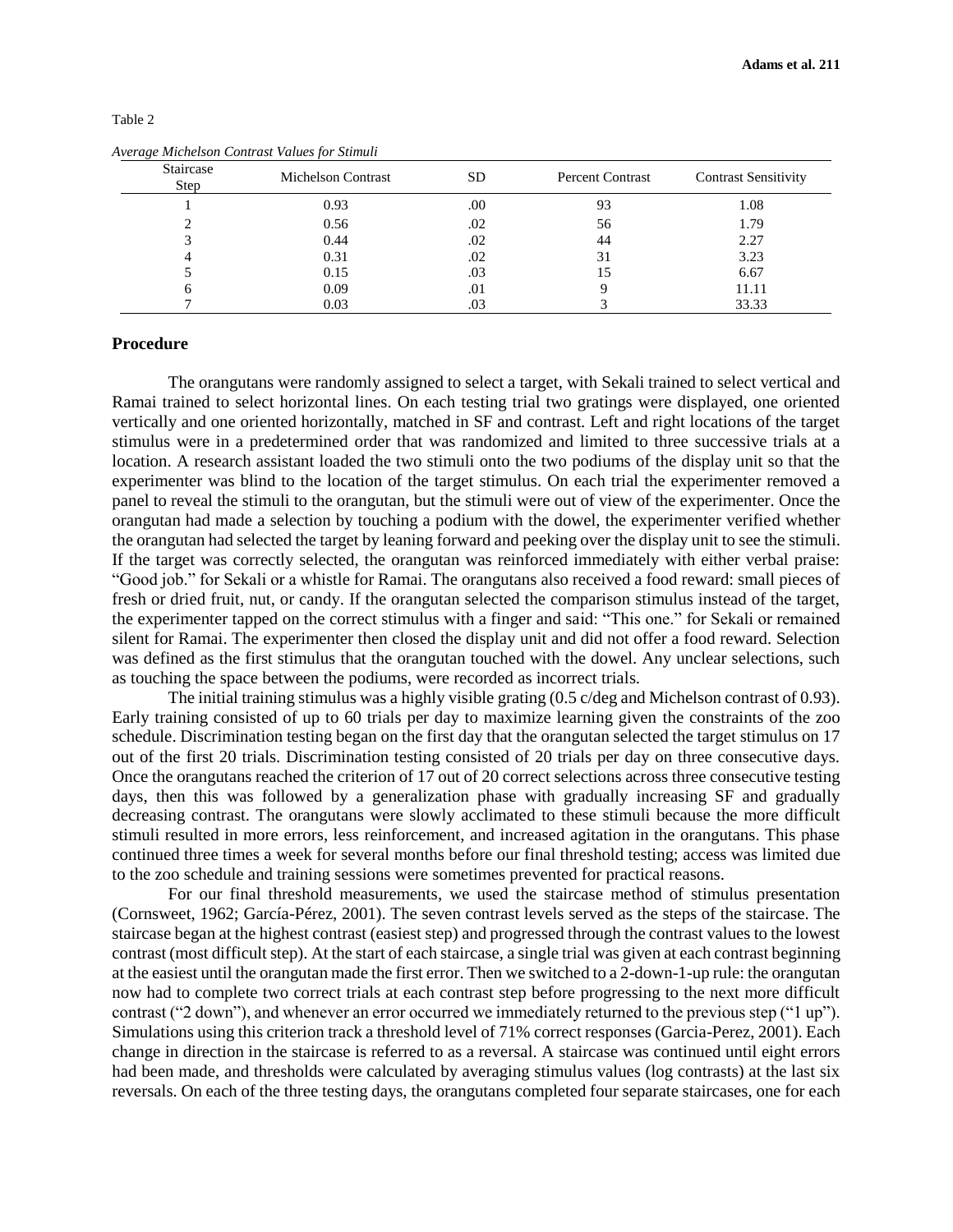of the four grating frequencies  $(2, 4, 10, \text{ and } 15 \text{ c/deg})$ . The order of presentation of staircases was counterbalanced across testing days. Thresholds were averaged over the three days for each spatial frequency and CS at that SF (1/threshold) was calculated.

A quality check with three human observers was completed to verify the validity of the apparatus and stimuli; this was done using the same apparatus and stimuli, under lighting that matched the stimulus luminance used at the zoo. However, due to practical circumstances this was carried out in a laboratory setting where ambient lighting could be controlled and adjusted to match measurements made at the zoo.

## **Results**

# **Training Results**

Sekali reached the training criterion with the 0.5 c/deg stimuli after approximately six weeks of training three days per week. Ramai took much longer to learn the discrimination, meeting the criterion after 10 weeks. Interestingly, Ramai reached the criterion three training days after we switched her procedure from verbal feedback with a food reward, to a whistle-blast with a food reward. A whistle was never used for Sekali. Individual differences in motivation and social behavior were the reason for this change in procedure; we observed that Ramai was less motivated by social reinforcement, and easily distracted by a human voice and eye contact. In contrast, Sekali demonstrated high motivation in response to social reinforcement.

### **Threshold Values Produced by Staircase Procedure**

A threshold was estimated from each staircase run by averaging the contrast values at the last six reversals of the staircase. Contrast sensitivity scores (reciprocal of threshold) for each orangutan on each test day at each test SF are shown in Table 3, along with their CS averaged across the three test sessions. CS was highest at 2 c/deg for both orangutans and declined gradually as SF increased. Figure 2 shows sample staircase data for Sekali at the lowest SF tested (2 c/deg) and for Ramai at the highest SF (15 c/deg). These figures reveal two problems encountered using the staircase that led us to believe that the thresholds measured underestimate the orangutan's optimal performance, particularly at low SF. As can be seen in Figure 2A, despite extensive prior experience with these stimuli, some learning effect was evident with the staircase procedure in that more errors were made at the higher contrasts on the first run than on the later runs. This general pattern was displayed by both orangutans at the lower SF (2 and 4 c/deg) and by Sekali at the higher frequencies as well. Secondly, it is clear that at 2 c/deg Sekali shows a ceiling level of performance with most trials at the most difficult stimulus level. In the final session, after two errors she made 23 consecutive correct responses to this stimulus; and there were several instances of runs of six or more consecutive correct responses at the lowest contrast step at SF of both 2 and 4 c/deg. While not showing such a pronounced ceiling effect, Ramai also achieved runs of five consecutive correct responses for both of these lower SF. This indicates a serious limitation of the printed stimuli we used; the lowest contrast (0.03) we were able to produce was equivalent to a CS of only 33, whereas CS values of over 150 (contrast < 0.007) have been reported for humans. Thus from the staircase data alone we are not able to make a good estimate of CS at low SF.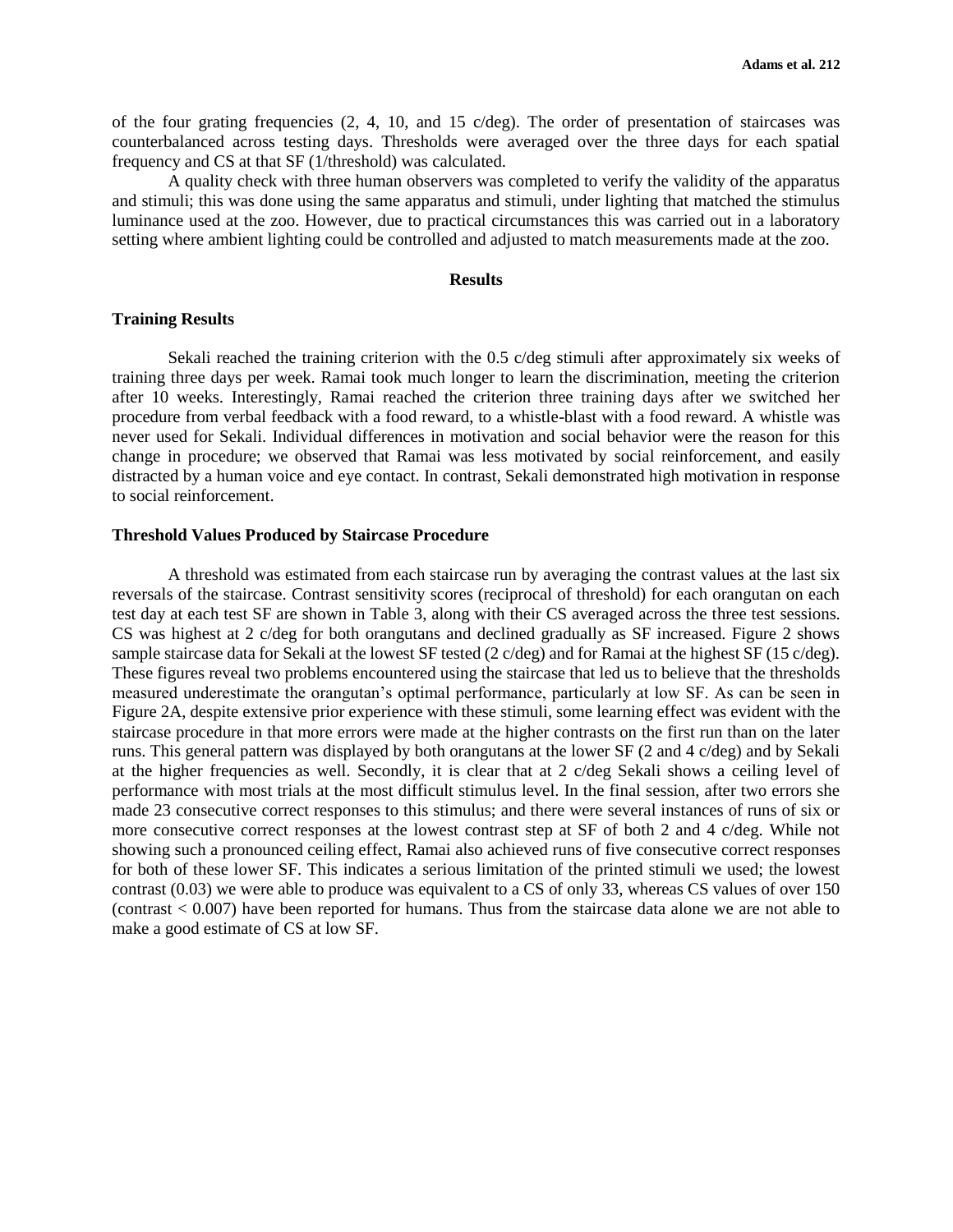|        | $\mathbf{\mathbf{\mathbf{\mathbf{\mathbf{\mathbf{\mathbf{\mathbf{\mathbf{c}}}}}}}}$ | .,          | $\mathbf{\mathcal{C}}$ |                    |            |
|--------|-------------------------------------------------------------------------------------|-------------|------------------------|--------------------|------------|
|        | Testing day                                                                         | $2$ c/deg   | $4 \text{ c/deg}$      | $10 \text{ c/deg}$ | $15$ c/deg |
| Sekali | Day 1                                                                               | 19.25       | 17.67                  | 2.31               | 2.90       |
|        | Day 2                                                                               | 13.52       | 19.25                  | 11.30              | 2.44       |
|        | Day 3                                                                               | $33.33^{a}$ | 14.38                  | 4.16               | 8.61       |
|        | <b>Average CS</b>                                                                   | 22.03       | 17.10                  | 5.92               | 4.65       |
| Ramai  | Day 1                                                                               | 14.77       | 5.85                   | 2.71               | 1.39       |
|        | Day 2                                                                               | 16.23       | 11.98                  | 1.73               | 1.53       |
|        | Day 3                                                                               | 17.67       | 14.72                  | 2.24 <sup>b</sup>  | 1.44       |
|        | <b>Average CS</b>                                                                   | 16.23       | 10.85                  | 2.23               | 1.45       |

# Table 3

*Contrast Sensitivity Averaged Over the Last Six Reversals from Three Testing Sessions*

<sup>a</sup>On Day 3 Sekali selected the target stimulus at the lowest contrast at 2 c/deg for 23 sequential trials so the trial was concluded after two warm-up errors (40 trials total).

bOn Day 3 Ramai only had four reversals despite eight errors due to a drop in affect.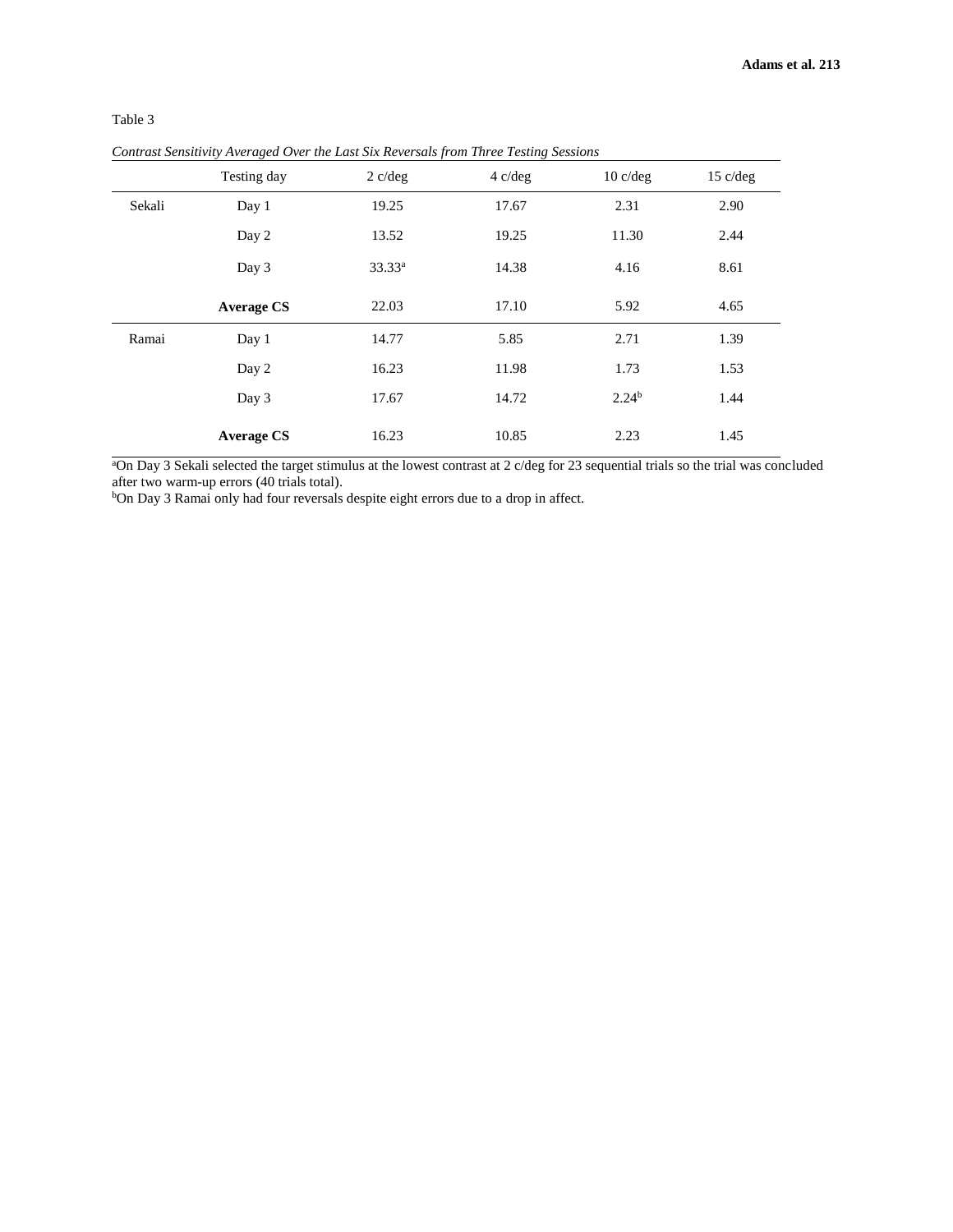

*Figure 2*. Examples of staircase progression for Sekali at 2 c/deg (**A**) and Ramai at 15 c/deg (**B**); trial number is plotted against contrast sensitivity step for three days. With successful performance, the orangutan progresses down the staircase from high contrast (0.93) to the lowest contrast (0.03) steps. Note that the contrast steps do not represent equal increments in contrast, and due to the number of trials, the scales are not the same.

At the highest SF tested (15 c/deg; see Figure 2B) Ramai's performance was close to chance, suggesting that we were able to approach the acuity limit with our available stimuli. Not apparent from the graph is the fact that approximately 50% of trials at the highest contrast (0.93) were errors but, as we were at the top of the contrast scale, the staircase could not go further up. Sekali showed poor performance on the first day she was tested with the higher frequency patterns, and improved although performance was quite variable thereafter.

Thus, based on the staircase analysis alone, we can say only that the CSF of both orangutans peaked at 2 c/deg or below, and that at the high end, the orangutans were approaching or had reached the acuity limit (CS = 1) by 15 c/deg. Factors beyond our control precluded more extensive testing. Therefore, in order to optimize our threshold estimates, we have also used a second approach to analyzing the staircase data.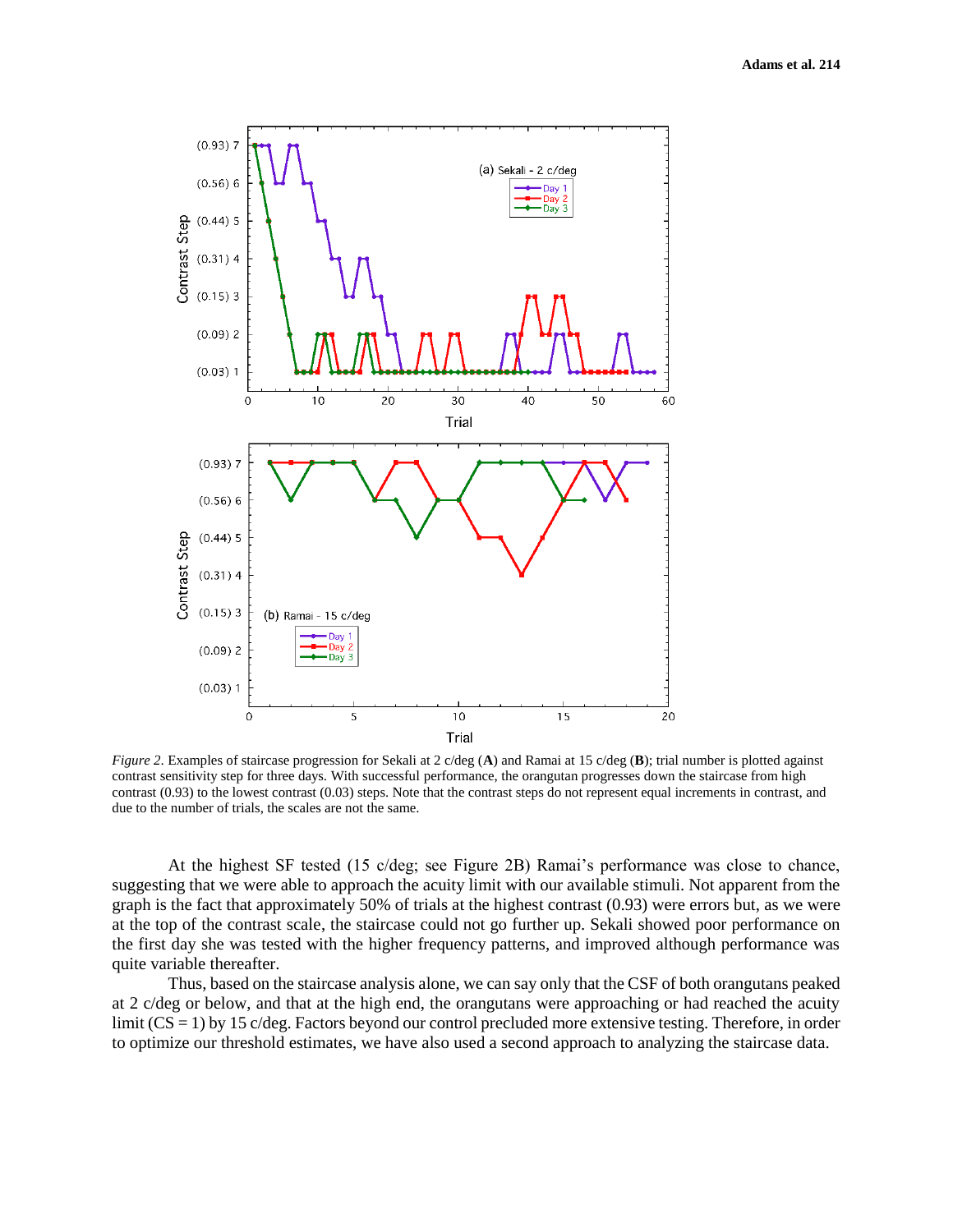## **Analysis Using Percentage of Correct Responses**

Although under ideal conditions adaptive procedures like the staircase track thresholds efficiently, they provide little information about performance at superthreshold stimulus values. In order to take advantage of all the data collected, we also looked at cumulative scores (% correct) on each contrast/SF combination tested. This allowed consideration of all trials  $(N = 835)$ , rather than just the reversal trials  $(N = 835)$  $= 144$ ). In order to estimate thresholds from this data we plotted the percent correct scores against log contrast for each SF for each orangutan, fit these data using a Quick function (Quick, 1974) and defined the threshold as the interpolated 75% correct value.

Contrast sensitivity values (1/threshold) derived from the staircase (red) and Quick function (blue) thresholds are plotted against SF in Figure 3. The average of the staircases (red) is derived from Table 3. In order to obtain an estimate of the function that would relate CS to SF over the full SF range, we adapted the model used by Wilson and Giese (1977) to fit human data for sustained stimuli:  $CSF = A^* \omega^* e^{-\omega/\sigma}$ 



*Figure 3*. Contrast sensitivity function of the two orangutans: Sekali (**A**) and Ramai (**B**). The log scale of CS is plotted against log scale of spatial frequency (2, 4, 10, 15 c/deg). The red line indicates the CSF derived from the staircase, and the blue line shows CS from the percent correct Quick fit.

Spatial frequency is denoted by  $\omega$ . The function has two free parameters: A is a gain factor determining the overall height of the function and σ is the SF at which the function peaks. In Figure 3, the dashed red and blue lines are the best fits to the thresholds estimated from the staircase and Quick function analyses respectively for Sekali (Figure 3A) and Ramai (Figure 3B). For both orangutans, estimates of grating acuity ( $CS = 1$ ) are very similar using the two threshold estimate techniques (Sekali: 19.5 & 16.2) c/deg; Ramai: 15.0  $\&$  13.5 c/deg). Although the Quick function measurements yielded higher CS at low SF, peak sensitivity was predicted in the same region  $(2.4 - 3.5 \text{ c/deg})$  for both orangutans and model fits. It should be noted that this model, which is based on human sustained data, has a low-frequency fall-off built into it. Based on our behavioral data alone, both orangutans showed greatest sensitivity at 2 c/deg, so we cannot rule out the possibility that the shape of the underlying function peaks at or even below 2 c/deg in this species. Further testing with lower contrast stimuli at these SF would have provided more information about the curve; however, this was the lowest contrast that we could produce with the printer and we would have faced parallel difficulties displaying reliable contrast on a screen.

For the purpose of comparison, we used the same model to fit the CS data for four chimpanzees and one human published by Matsuno and Tomonaga (2006a; see Figure 4A); exact data values were generously provided to us by the authors. In their study, thresholds were measured over a range of five SF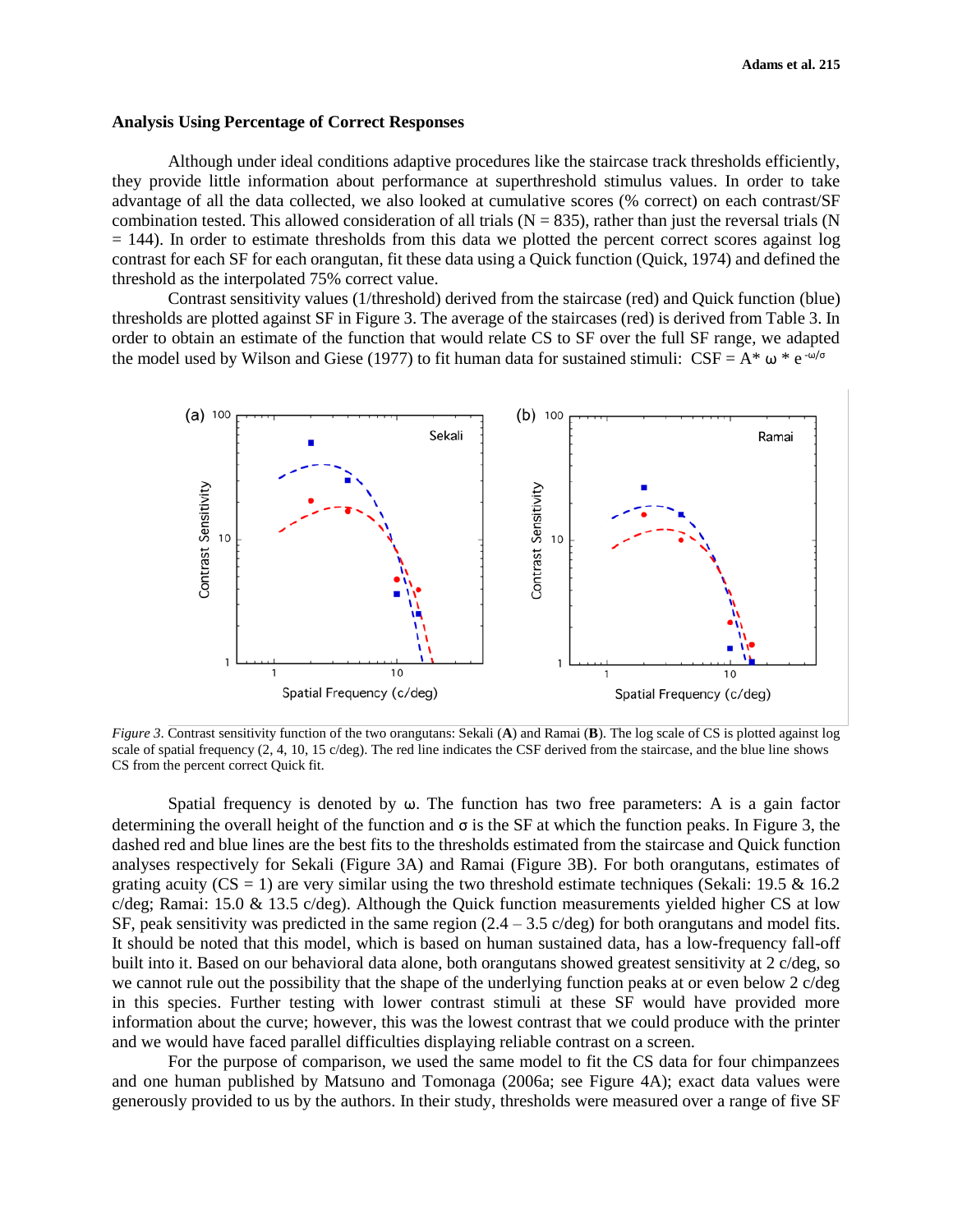from 0.5 to 8 c/deg. As can be seen in Figure 4A, the chimpanzee and human functions are a very good fit to the data, and peak sensitivity falls between 1 and 2 c/deg for all chimpanzees and for the human tested under comparable conditions. In Figure 4B we compare those data to the CSF functions (Quick thresholds) for the orangutans shown in blue. Here we have combined the data of three chimpanzees with similar data to produce an "average chimpanzee function." The fourth chimpanzee (C3 in Figure 4A) showed lower CS, possibly due to an ocular problem that was detected later (T. Matsuno personal communication Jan 28, 2016; Kaneko, Sakai, Miyabe-Nishiwaki, & Tomonaga, 2013), so it was not included in this average. It is clear that while overall sensitivity was lower in the orangutans, peak sensitivity lies at the same SF and visual acuity, as estimated by extrapolating the function to  $CS = 1$ , is at least as high in the orangutans as in the chimpanzees in Matsuno and Tomonaga (2006a).



*Figure 4*. (**A**) CSF fits to the data of four chimpanzees and one human control generously provided by Matsuno and Tomonaga (2006a). Chimpanzee 3 was later found to have an arachnoid cyst in the visual area (Kaneko et al., 2013). (**B**) CSF for Sekali and Ramai fit as described in the text and displayed with the functions fit to the Matsuno & Tomonaga results for comparison; For Sekali and Ramai solid lines are used for the portion of the curve derived with actual data and dashed lines for extrapolated data. Also shown are staircase-derived contrast thresholds for two human subjects tested with our procedures and stimuli. Data points with arrows indicate the highest SF at which their performance was 100% correct for our lowest contrast stimulus, indicating that their true threshold lies above the indicated point.

We also tested three human subjects (2 authors and 1 additional adult female). We used the same apparatus and stimuli as with the orangutans, illuminated by overhead lighting adjusted so that the stimulus luminance matched that of the zoo stimuli  $(20 \text{ cd/m}^2)$ . Procedures were identical to those reported above except food reinforcement was omitted. Two of the three humans performed perfectly at all SFs and contrasts at 57cm and the third made errors only at 15 c/deg and the lowest contrast. Because thresholds could not be assessed under these conditions, two subjects were also tested at 114 cm and at 171 cm, which increased the range of high SFs tested to include 20, 30 and 45 c/deg. Because the subjects had 100% correct performance for all SFs below 15 c/deg at all test distances, we could not estimate the location of the peak sensitivity or fit a meaningful function to the data. However, based only on thresholds at 20, 30 and 45 c/deg, which are plotted in Figure 4b, it was clear the cutoff  $(CS = 1)$  for one individual would fall between 30 and 45 c/deg whereas the other would fall above 45 c/deg. This confirms that our procedures produce comparable high SF contrast thresholds to those produced in more traditional human psychophysical setups (Campbell & Robson, 1968; De Valois et al., 1974).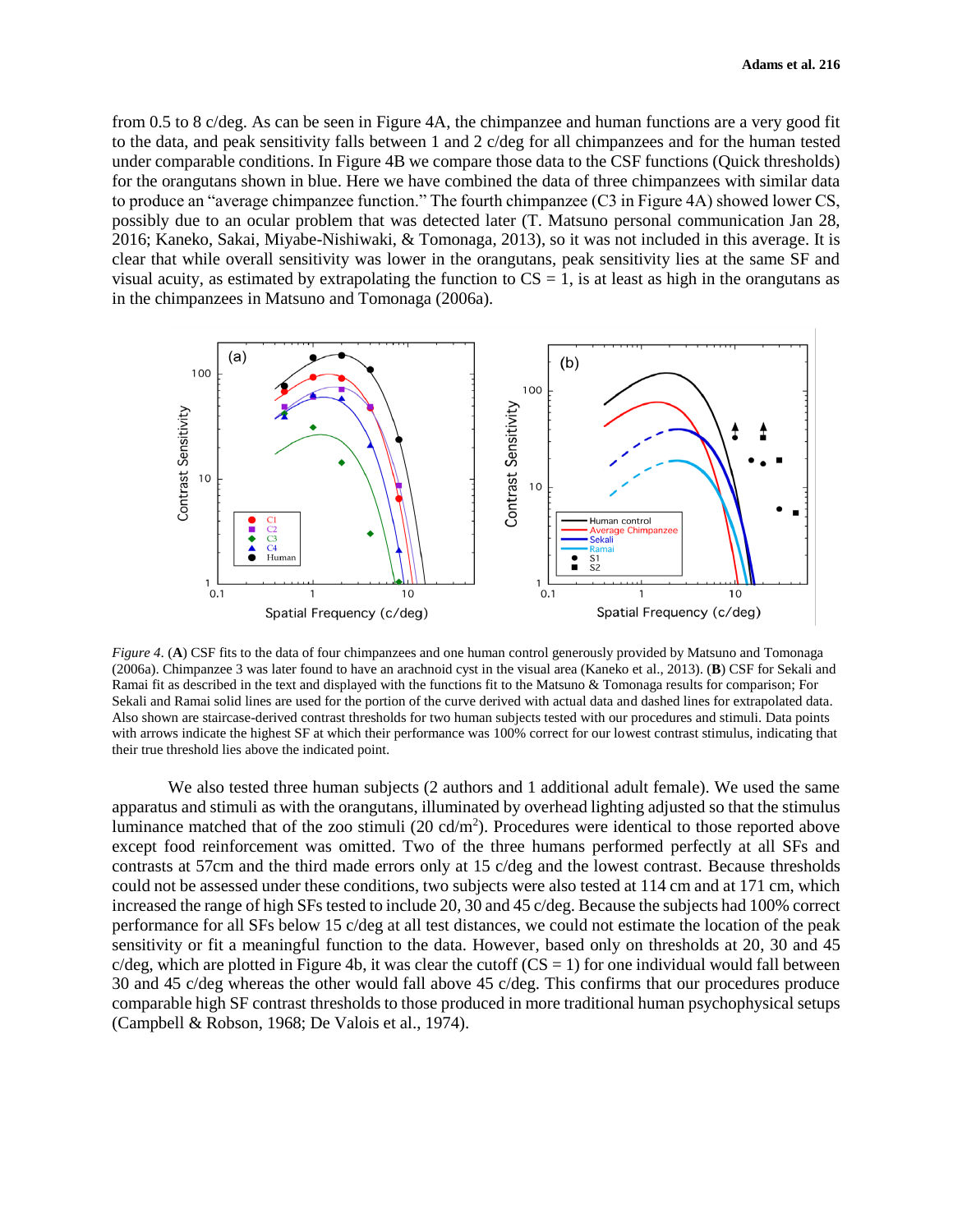#### **Discussion**

The CSF as a description of the spatial sensitivity of the visual system is characterized by its overall height, the position of its peak along the spatial frequency axis, and its cutoff frequency, the SF beyond which the stimulus pattern is not resolvable even at maximum contrast  $(CS = 1)$ . In the present study, we have shown that the CSF of orangutans is generally similar to that of other species studied in terms of shape (Uhlrich et al., 1981), and its peak  $(2 - 3 \text{ c/deg})$  falls at the low end of the range reported for similar luminance conditions in primates (see Table 1). However, overall sensitivity is – at least under our test conditions – considerably lower than that reported for diurnal haplorhines tested in laboratory conditions (Table 1), and extrapolated cutoff spatial frequency (visual acuity) was found to be between 13 and 20 c/deg in the orangutans, again lower by a factor of three than the best estimates in humans and macaques  $(45 -$ 60 c/deg). It is possible that this indicates a marked divergence of orangutan spatial vision from that of other great apes, and given its very separate evolutionary history, its more arboreal lifestyle, and the extreme lack of existing documentation of the anatomical and physiological properties of its visual system, this possibility cannot be ruled out. However, it seems more likely that the differences can be explained more simply in terms of aspects of the test conditions. In humans and macaques, a wide range of stimulus and subject variables have been shown to affect both the overall level of sensitivity and the location of the peak of the CSF (e.g., luminance: De Valois et al., 1974; stimulus size: Campbell & Robson, 1968; subject age: Arundale, 1978; Boothe et al., 1988).

#### **Comparison to Chimpanzees**

The only prior CSF measurement in a non-human great ape is the study of chimpanzees reported by Matsuno and Tomonaga (2006a). They collected data at five spatial frequencies between 0.5 and 8 c/deg using the PEST procedure, an adaptive staircase that generally requires fewer trials to estimate thresholds than the staircase used in the present study (Taylor & Creelman, 1967). The function we used to fit our data also provided an excellent fit to the chimpanzee thresholds; the chimpanzees displayed greater sensitivity at the peak (average peak  $CS = 128$ ) than the orangutans, but the location of the peak was lower in the chimpanzees (average peak =  $1.3$  c/deg vs  $2.8$  c/deg). Importantly, the extrapolated high frequency cut-offs in CS were also low, giving acuity estimates  $(9 - 12 \text{ c/deg})$ , which fall below those of the orangutans, and far below the acuity measures reported in two chimpanzees by Spence (1934) using diffraction gratings (approximately 35 and 60 c/deg in the luminance range tested here), and in one chimpanzee tested by Matsuzawa (1990) using a letter matching test (letter acuity = 1.5; equivalent to grating acuity of 45 c/deg). Surprisingly, the single human subject in the Matsuno and Tomonaga (2006a) study showed a similar pattern of unexpectedly low peak location (1.9 c/deg) and cutoff SF (15.1 c/deg) even though the CS value at the peak (155) was in the low-normal human range. In contrast, human participants in our study showed performance at higher spatial frequencies that was much better than that of the orangutan subjects and predicted cutoff SFs in the normal human range of 35-50 c/deg. This suggests that the height and position of the CSF in the Matsuno and Tomonaga (2006a) study may have been affected by some aspect of their stimuli impacting human and chimpanzees alike, whereas in our study, the low thresholds are more likely due to differences in either motivation or testing procedure for the orangutans. A likely candidate limitation in the chimpanzee study is the limited size of the Gabor pattern stimuli. A study of macaques (*Macaque nemestrina*) by Kiorpes and Kiper (1996) with small targets and short stimulus exposures produced very similar CSF functions to those reported in the chimpanzees and in orangutans in the present study, despite high luminance, and testing procedure otherwise identical to those used in earlier studies from this group.

# **Possible Contributors to the Lower CSF of the Orangutan**

At the lowest spatial frequency for which we gathered contrast thresholds (2 c/deg), our measurements undoubtedly underestimate the true abilities of the two orangutans because they both showed ceiling level performance at the lowest contrast stimulus we were able to produce, as did all of the human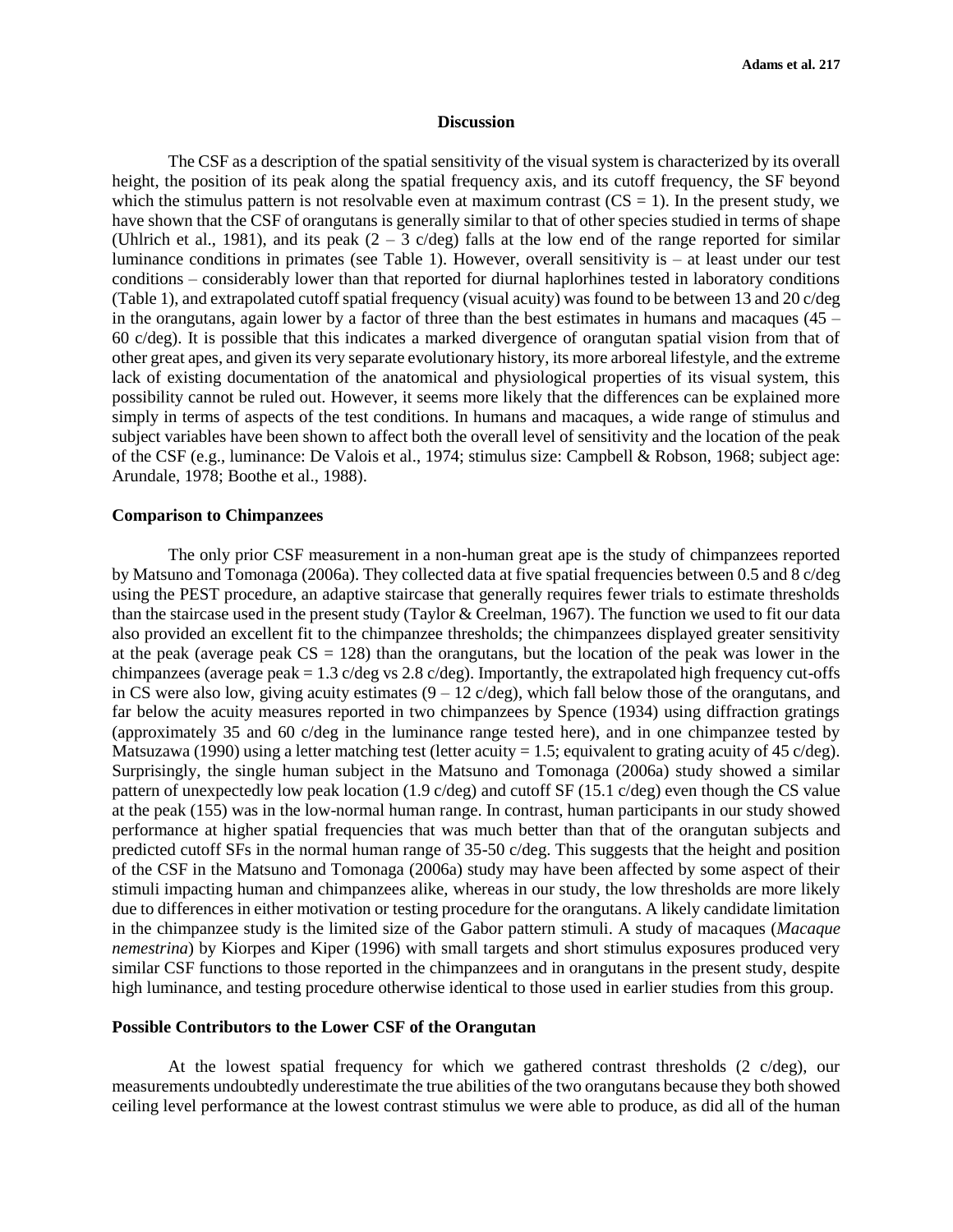subjects tested in our apparatus. This was a serious limitation of our hard-copy stimuli as it allows us to say with certainty only that threshold contrast at 2 c/deg is considerably better than the lowest contrast we were able to present. However, at the higher frequencies, especially 10 and 15 c/deg,, the range of stimulus contrasts available was adequate to track threshold performance using our staircase procedure, and when we incorporated all test trials into our analysis to calculate 75% correct performance, thresholds changed very little at 10 and 15 cycles (see Figure 3). Overall luminance and stimulus size are not likely to account for the depressed performance as luminance was in the same range as those reported in Table 1, and our stimuli were large, and close to the animals. Viewing distance was quite constant as the orangutans moved their eyes right up to the cage mesh. In view of our own observations and details provided in the reports of other studies (Cowey & Ellis, 1967; Spence & Fulton, 1936; Tigges, 1963) we speculate that a combination of the distracting conditions in the zoo, task difficulty, and fluctuating motivation levels in combination with limitations in the amount of data we were able to collect within and across test sessions together account for the thresholds we obtained. The orangutans were rewarded with pieces of preferred food; however, unlike many earlier primate studies (e.g., Cowey & Ellis, 1967), the orangutans were not food deprived. The orangutans were tested in their home enclosures so distractions included view of conspecifics and enrichment objects. Other reports of performance in orangutans reflect a similar failure to maintain focus and poor performance on simple discriminations (Davis & Markowitz, 1978; Schrauf & Call, 2009) and on list learning (Swartz et al., 2007). Other studies of Ramai and Sekali along with other Toronto zoo orangutans have shown a similar pattern to slow discrimination acquisition and maintenance performance of well under 100% correct (Marsh et al., 2011), including studies on topics that we would expect to elicit more intrinsic interest such as picture recognition (Marsh & MacDonald, 2008). It would be interesting in light of the present results to filter complex stimuli used in cognitive studies using the high frequency attenuation our current results suggest: this might reveal the aspects of the patterns most salient to orangutans.

The task we used in our study (vertical vs horizontal orientation discrimination), which has been used in other acuity measures (Ordy & Samorajski, 1968; Treff, 1967; Veilleux & Kirk, 2009), provides better experimental control than the more common stripes versus homogeneous field, but it is more difficult for animals to learn and maintain. Whereas the orangutans were extensively over-trained on a range of spatial frequencies and contrasts after reaching our learning criterion, they nevertheless showed variable performance across days on the staircase threshold assessments, and made mistakes on early trials. The staircase itself may also have provoked frustration in the animals, as easy trials occurred only at the beginning of a test. Spence and Fulton (1936) commented that one of his chimpanzees hated to make errors and would have temper tantrums or stop responding when the task became at all difficult, and the other made careless errors throughout leading to a much flatter frequency-of-seeing curve. Tigges (1963) similarly reported temper tantrums in a young orangutan when transferred to a more difficult version of a grey versus yellow color discrimination. Unfortunately, by the time we became aware of some of the shortcomings of the staircase procedure as we had implemented it, we were not able to improve the protocol due to lack of continuing access to the orangutans as they were involved in new studies. If such a study were repeated, we would recommend changing the testing in the following ways: 1) set a much longer reversal criterion – for example test until 12 reversals had occurred and average only the last 8, 2) insert occasional much easier "reminder" trials into the staircase procedure to reduce frustration, and 3) run several additional days of staircase testing so that the first  $1 - 2$  days could be treated as practice and not included in final threshold calculations. Even with these changes, we doubt that thresholds in the orangutans would have been improved to the level reported in laboratory testing of diurnal primates, as too many other factors can impact performance in the zoo setting.

# **Future Questions and Conclusions**

The present study provides a first look at spatial vision in Sumatran orangutans. We hope that future studies will examine other visual abilities of orangutan, particularly visual motion and depth perception, as these are skills critical to arboreal survival. A comparison of CSF across primate species and ecological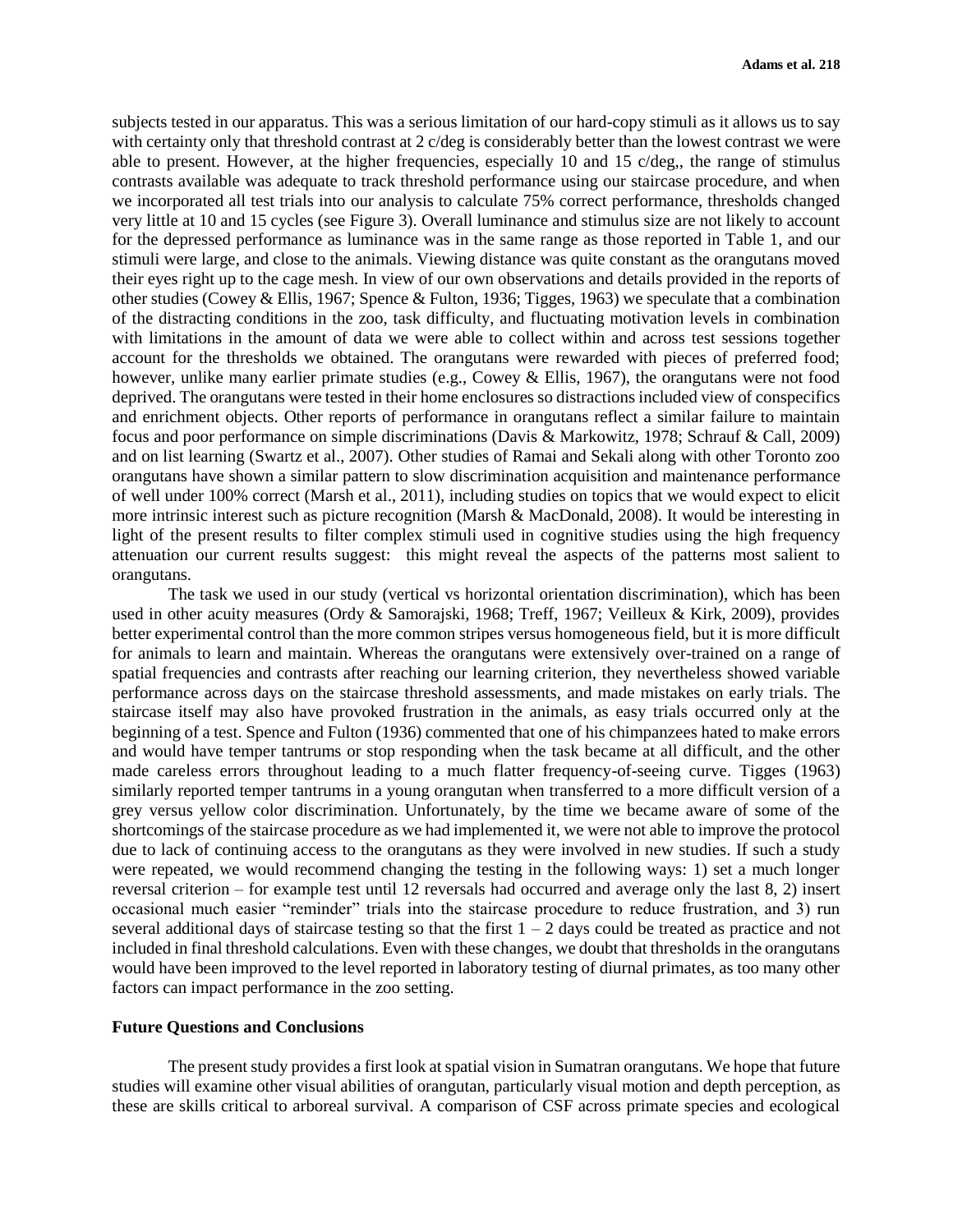niches would also be a valuable next step. CSF has been measured in only a handful of primate species, the majority of which are habitat generalists, making ecological hypotheses difficult (Table 1). Future research could compare CSF across diverse primate species, in particular across diurnal/nocturnal niche, phylogenetic branches, and habitat. Comparisons across mammals, birds, and fish have found a similar shape of CSF despite differences in acuity and contrast sensitivity (Uhlrich et al., 1981), with birds showing high acuity but low contrast sensitivity (Ghim & Hodos, 2006). It would be interesting to examine whether this trade-off is observed in primates. In particular, it would be useful to compare the CSF shape, acuity, and contrast sensitivity for species specialized to habitats at extremes of light (e.g., a tropical rainforest species that encounters only filtered light versus a species that lives exclusively in bright open savanna). Our results suggest that the orangutan may not have as sensitive spatial vision as expected from considerations of eye size, phylogeny, and niche (Veilleux & Kirk, 2014). However, an answer to the question of whether the orangutan spatial vision is truly anomalous will await further behavioral studies, and anatomical assessment of the Nyquist limit of the foveal retinal mosaic and the pattern of connections between foveal cones and midget ganglion cells, the two main anatomical determinants of human visual acuity (Rossi & Roorda, 2010; Williams, 1988). In the meantime, our findings provide a valuable picture of the range of visual stimuli that one can be confident will be effective as experimental stimuli and as environmental enrichment for the orangutan.

## **Acknowledgements**

We would like to thank Sarah Ritvo for her assistance with data collection, Dr. Hugh R. Wilson for help with the CSF curve-fitting, Dr. T. Matsuno and Dr. M. Tomonaga for providing comparative data, and Linda Lillikas for assistance with graphics. We gratefully acknowledge funding support provided by a Natural Sciences and Engineering (NSERC) Discovery grant 7551 to F. E. Wilkinson. We also thank the staff at the Toronto Zoo for their assistance and continued support.

## **References**

- Arundale, K. (1978). An investigation into the variation of human contrast sensitivity with age and ocular pathology. *British Journal of Ophthalmology*, *62*, 213 – 215.
- Bard, K. A., Street, E. A., McCrary, C., & Boothe, R. G. (1995). Development of visual acuity in infant chimpanzees. *Infant Behavior and Development*, *18*, 225 – 232.
- Becquet, C., & Przeworski, M. (2007). A new approach to estimate parameters of speciation models with application to apes. *Genome Research*, *17*, 1505 – 1519.
- Boothe, R. G., Kiorpes, L., Williams, R. A., & Teller, D. Y. (1988). Operant measurements of contrast sensitivity in infant macaque monkeys during normal development. *Vision Research*, *28*, 387 – 396.
- Campbell, F. W., & Robson, J. G. (1968). Application of Fourier analysis to the visibility of gratings. *The Journal of Physiology*, *197*, 551 – 566.
- Chan, T. L., & Grünert, U. (1998). Horizontal cell connections with short wavelength‐sensitive cones in the retina: A comparison between New World and Old World primates. *Journal of Comparative Neurology*, *393*, 196 – 209.
- Cornsweet, T. N. (1962). The staircase-method in psychophysics. *The American Journal of Psychology*, *75*, 485 491.
- Cowey, A., & Ellis, C. M. (1967). Visual acuity of rhesus and squirrel monkeys. *Journal of Comparative and Physiological Psychology*, *64*, 80 – 84.
- Davis, R. R., & Markowitz, H. (1978). Orangutan performance on a light-dark reversal discrimination in the zoo. *Primates*, *19*, 755 – 759.
- De Valois, R. L., Morgan, H. C., & Snodderly, D. M. (1974). Psychophysical studies of monkey vision-III. Spatial luminance contrast sensitivity tests of macaque and human observers. *Vision Research*, *14*, 75 – 81.
- De Sousa, A. A., Sherwood, C. C., Mohlberg, H., Amunts, K., Schleicher, A., MacLeod, C. E., ...Zilles, K. (2010). Hominoid visual brain structure volumes and the position of the lunate sulcus. *Journal of Human Evolution*, *58*, 281 – 292.
- García-Pérez, M. A. (2001). Yes-no staircases with fixed step sizes: Psychometric properties and optimal setup.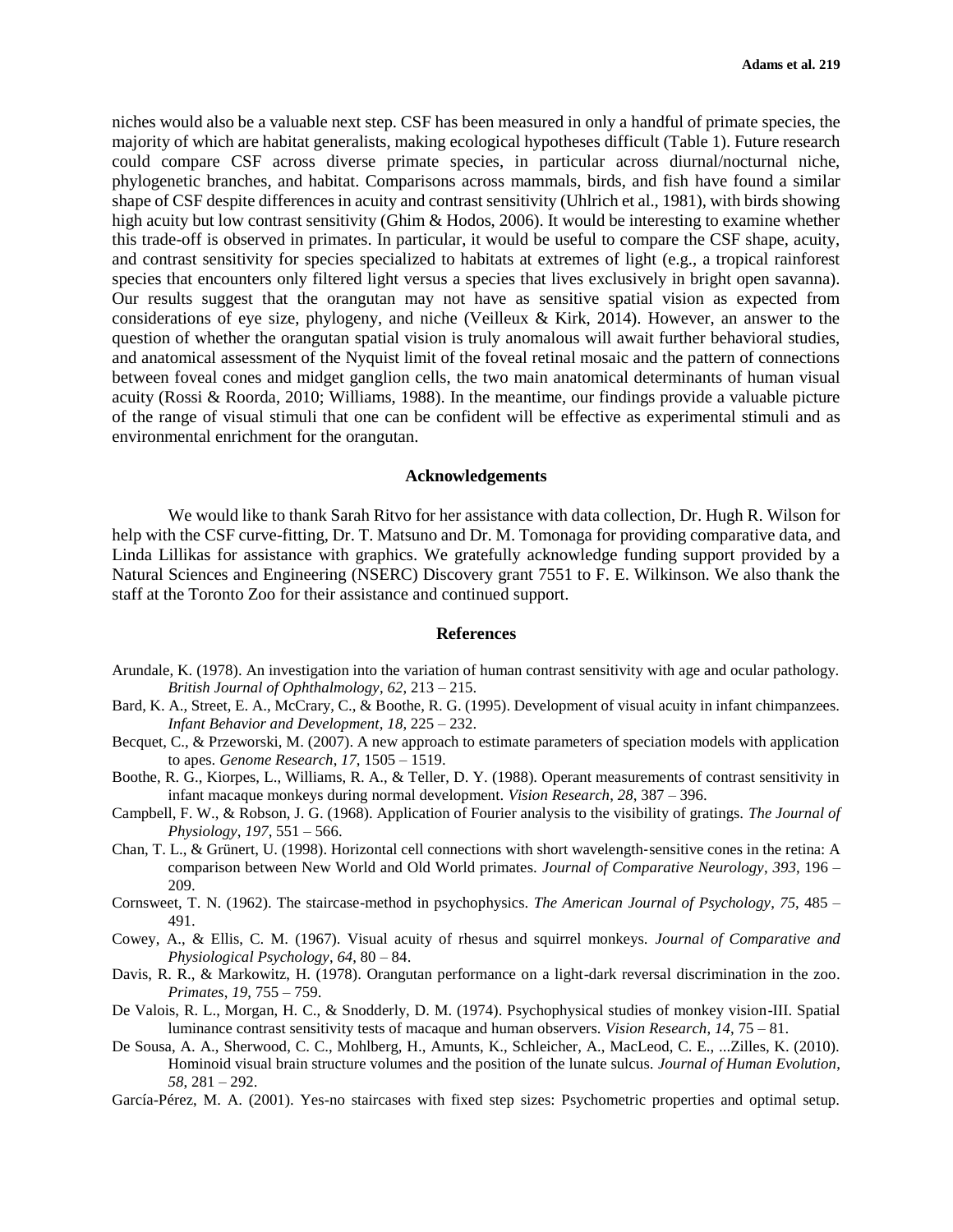*Optometry & Vision Science*, *78*, 56 – 64.

- Ghim, M. M., & Hodos, W. (2006). Spatial contrast sensitivity of birds. *Journal of Comparative Physiology A*, *5*, 523 – 534.
- Gilad, Y., Wiebe, V., Przeworski, M., Lancet, D., & Pääbo, S. (2004). Loss of olfactory receptor genes coincides with the acquisition of full trichromatic vision in primates. *PLoS Biol*, *2*, e5.
- Goodman, M., Porter, C. A., Czelusniak, J., Page, S. L., Schneider, H., Shoshani, J., ...Groves, C. P. (1998). Toward a phylogenetic classification of primates based on DNA evidence complemented by fossil evidence. *Molecular Phylogenetics and Evolution*, *9*, 585 – 598.
- Hardus, M. E., Lameira, A. R., Zulfa, A., Atmoko, S. S. U., de Vries, H., & Wich, S. A. (2012). Behavioral, ecological, and evolutionary aspects of meat-eating by Sumatran orangutans (*Pongo abelii*). *International Journal of Primatology*, *33*, 287 – 304.
- Hotta, G. (1905). Das auge der anthropoiden affen. *Graefes Archiv fur Opthalmologie, 62*, 250 274.
- Jacobs, G. H. (1977). Visual capacities of the owl monkey (*Aotus trivirgatus*)—I. Spectral sensitivity and color vision. *Vision Research*, *17*, 811 – 820.
- Jacobs, G. H. (1996). Primate photopigments and primate color vision. *Proceedings of the National Academy of Sciences*, *93*, 577 – 581.
- Kaneko, T., Sakai, T., Miyabe-Nishiwaki, T., & Tomonaga, M. (2013). A case of naturally occurring visual field loss in a chimpanzee with an arachnoid cyst. *Neuropsychologia*, *51*, 2856 – 2862.
- Kiorpes, L., & Kiper, D. (1996). Development of contrast sensitivity across the visual field in macaque monkey (*Macaca nemistrina*). *Vision Research, 36*, 239 – 247.
- Kirk, E. C. (2004). Comparative morphology of the eye in primates. *The Anatomical Record Part A: Discoveries in Molecular, Cellular, and Evolutionary Biology*, *281*, 1095 – 1103.
- Kirk, E. C. (2006). Effects of activity pattern on eye size and orbital aperture size in primates. *Journal of Human Evolution*, *51*, 159 – 170.
- Langston, A., Casagrande, V. A., & Fox, R. (1986). Spatial resolution of the Galago. *Vision Research*, *26*, 791 796.
- Lesmes, L., Lu, Z.-L., Baek, J., & Albright, T. (2010). Bayesian adaptive estimation of the contrast sensitivity function: the quick CSF method. *Journal of Vision, 10*, 1 – 21.
- Mailund, T., Dutheil, J. Y., Hobolth, A., Lunter, G., & Schierup, M. H. (2011). Estimating divergence time and ancestral effective population size of Bornean and Sumatran orangutan subspecies using a coalescent hidden Markov model. *PLoS Genetics*, *7,* e1001319.
- Marsh, H. L., & MacDonald, S. E. (2008). The use of perceptual features in categorization by orangutans (*Pongo abelli*). *Animal Cognition*, *11*, 569 – 585.
- Marsh, H. L., Spetch, M. L., & MacDonald, S. E. (2011). Strategies in landmark use by orangutans and human children. *Animal Cognition*, *14*, 487 – 502.
- Matsui, A., Go, Y., & Niimura, Y. (2010). Degeneration of olfactory receptor gene repertories in primates: No direct link to full trichromatic vision. *Molecular Biology and Evolution*, *27*, 1192 – 1200.
- Matsuno, T., & Fujita, K. (2009). A comparative psychophysical approach to visual perception in primates. *Primates*, *50*, 121 – 130.
- Matsuno, T., & Tomonaga, M. (2006a). Measurement of contrast thresholds of chimpanzees using a parameter estimation by sequential testing (PEST) procedure. *The Japanese Journal of Psychonomic Science, 25*, 115  $-116.$
- Matsuno, T., & Tomonaga, M. (2006b). Visual search for moving and stationary items in chimpanzees (*Pan troglodytes*) and humans (*Homo sapiens*). *Behavioural Brain Research*, *172*, 219 – 232.
- Matsuno, T., & Tomonaga, M. (2008). Temporal characteristics of visibility in chimpanzees (*Pan troglodytes*) and humans (*Homo sapiens*) assessed by a visual-masking paradigm. *Perception*, *37*, 1258 – 1268.
- Matsuzawa, T. (1990). Form perception and visual acuity in a chimpanzee. *Folia Primatologica*, *55*, 24 32.
- Merigan, W. H. (1976). The contrast sensitivity of the squirrel monkey (*Saimiri sciureus*). *Vision Research*, *16*, 375 – 379.
- Miles, H. (1990). The cognitive foundations for reference in a signing orangutan. In S. T. Parker & K. R. Gibson (Eds.), *"Language" and intelligence in monkeys and apes: Comparative developmental perspectives* (pp. 511 – 539). New York, NY: Cambridge University Press.
- Mitchell, D. E., Giffin, F., Wilkinson, F., Anderson, P., & Smith, M. L. (1976). Visual resolution in young kittens. *Vision Research*, *16*, 363-366.
- Montiani‐Ferreira, F., Lima, L., Bacellar, M., D'Otaviano Vilani, R. G., Fedullo, J. D., & Lange, R. R. (2010). Case report: Bilateral phacoemulsification in an orangutan (*Pongo pygmaeus*). *Veterinary Ophthalmology*, *13*, 91 – 99.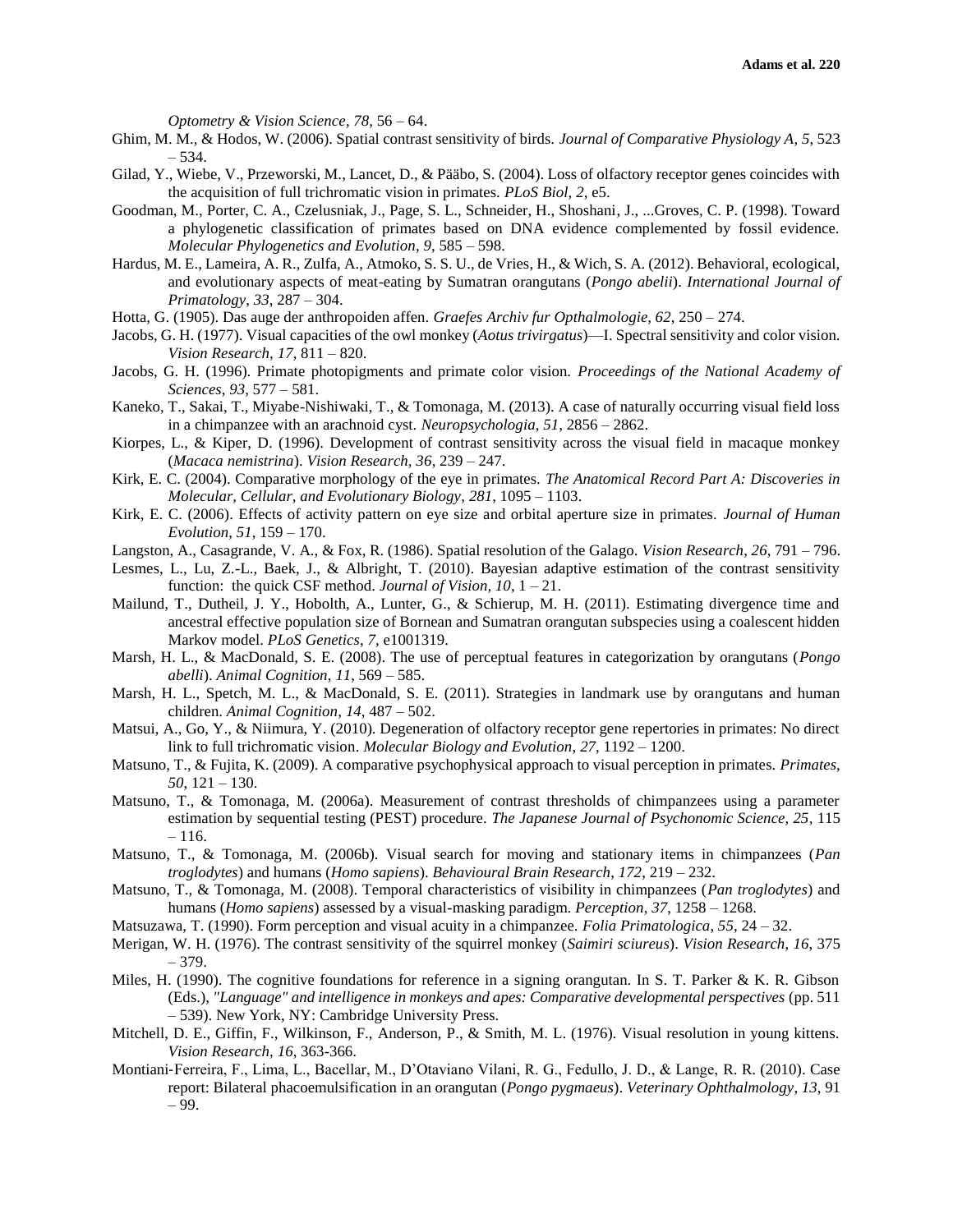- O'Keefe, L. P., & Movshon, J. A. (1998). Processing of first-and second-order motion signals by neurons in area MT of the macaque monkey. *Visual Neuroscience*, *15*, 305 – 317.
- Ordy, J., & Samorajski, T. (1968). Visual acuity and ERG-CFF in relation to the morphological organization of the retina among diurnal and nocturnal primates. *Vision Research, 8*, 1205 – 1225.
- Owsley, C., & Sloane, M. (1987). Contrast sensitivity, acuity, and the perception of 'real-world' targets. *British Journal of Ophthalmology, 71*, 791 – 796.
- Preuss, T. M., Qi, H., & Kaas, J. H. (1999). Distinctive compartmental organization of human primary visual cortex. *Proceedings of the National Academy of Sciences*, *96*, 11601 – 11606.
- Preuss, T. M., & Coleman, G. Q. (2002). Human-specific organization of primary visual cortex: Alternating compartments of dense Cat-301 and calbindin immunoreactivity in layer 4A. *Cerebral Cortex*, *12*, 671 – 691.
- Quick Jr, R. F. (1974). A vector-magnitude model of contrast detection. *Kybernetik*, *16*, 65 67.
- Rijksen, H. D. (1978). *A field study on Sumatran orangutans (Pongo pygmaeus abelii, Lesson 1827): Ecology, behaviour and conservation*. Wageningen, Netherlands: H. Veenman.
- Ross, J. E., Clarke, D. D., & Bron, A. J. (1985). Effect of age on contrast sensitivity function: Uniocular and binocular findings. *British Journal of Ophthalmology*, *69*, 51 – 56.
- Rossi, E. A., & Roorda, A. (2010). The relationship between visual resolution and cone spacing in the human fovea. *Nature Neuroscience*, *13*, 156 – 157.
- Schmitt, D. (2010). Primate locomotor evolution: Biomechanical studies of primate locomotion and their implications for understanding primate neuroethology. In M. L. Platt & A. A. Ghazanfar, (Eds.), *Primate neuroethology* (pp. 31 – 63). Oxford, UK: Oxford University Press.
- Schrauf, C., & Call, J. (2009). Great apes' performance in discriminating weight and achromatic color. *Animal Cognition*, *12*, 567 – 574.
- Semendeferi, K., Teffer, K., Buxhoeveden, D. P., Park, M. S., Bludau, S., Amunts, K., ...Buckwalter, J. (2011). Spatial organization of neurons in the frontal pole sets humans apart from great apes. *Cerebral Cortex*, *21*, 1485 – 1497.
- Singleton, I., Wich , S.A., Nowak, M. & Usher, G. (2016). *Pongo abelii*. (errata version published in 2016). *The IUCN Red List of Threatened Species*. *Version 2017-1.* Retrieved from http://iucnredlist.org.
- Spence, K. W. (1934). Visual acuity and its relation to brightness in chimpanzee and man. *Journal of Comparative Psychology*, *18*, 331 – 361.
- Spence, K. W., & Fulton, J. F. (1936). The effects of occipital lobectomy on vision in chimpanzee. *Brain: A Journal of Neurology, 59,* 35 – 50.
- Swartz, K. B., Himmanen, S. A., & Shumaker, R. W. (2007). Response strategies in list learning by orangutans (*Pongo pygmaeus* × *P. abelii*). *Journal of Comparative Psychology*, *121*, 260 – 269.
- Taylor, M., & Creelman, C. D. (1967). PEST: Efficient estimates on probability functions. *The Journal of the Acoustical Society of America*, *41*, 782 – 787.
- Tigges, J. (1963). On color vision in gibbon and orang-utan. *Folia Primatologica*, *1*, 188 198.
- Treff, H. A. (1967). Tiefensehscharfe und sehscharfe beim galago (*Galago senegalensis*). *Zeitschrift fur vergleichende Physiologie, 54*, 26 – 57.
- Uhlrich, D., Essock, E., & Lehmkuhle, S. (1981). Cross-species correspondence of spatial contrast sensitivity functions. *Behavioural Brain Research, 2*, 291 – 299.
- van Schaik, C. P. (1999). The socioecology of fission-fusion sociality in orangutans. *Primates*, *40*, 69 86.
- van Schaik, C. (2004). *Among orangutans: Red apes and the rise of human culture*. Cambridge, MA & London, UK: Harvard University Press.
- Veilleux, C. C., & Kirk, E. C. (2009). Visual acuity in the cathemeral strepsirrhine *Eulemur macaco flavifrons*. *American Journal of Primatology*, *71*, 343 – 352.
- Veilleux, C., & Kirk, E. (2014). Visual acuity in mammals: Effects of eye size and ecology. *Brain Behaviour Evolution, 83*, 43 – 53.
- Vonk, J. (2014). Quantity matching by an orangutan (*Pongo abelii*). *Animal Cognition*, *17*, 297 306.
- Vonk, J., & MacDonald, S. E. (2004). Levels of abstraction in orangutan (*Pongo abelii*) categorization. *Journal of Comparative Psychology*, *118*, 3 – 13.
- Waitt, C., & Buchanan-Smith, H. M. (2006). Perceptual considerations in the use of colored photographic and video stimuli to study nonhuman primate behavior. *American Journal of Primatology*, *68*, 1054 – 1067.
- Weinstein, B., & Grether, W. F. (1940). A comparison of visual acuity in the rhesus monkey and man. *Journal of Comparative Psychology*, *30*, 187 -195.
- Wich, S. A., Utami-Atmoko, S. S., Setia, T. M., Rijksen, H. D., Schürmann, C., Van Hooff, J. A. R. A. M., & van Schaik, C. P. (2004). Life history of wild Sumatran orangutans (*Pongo abelii*). *Journal of Human Evolution*,